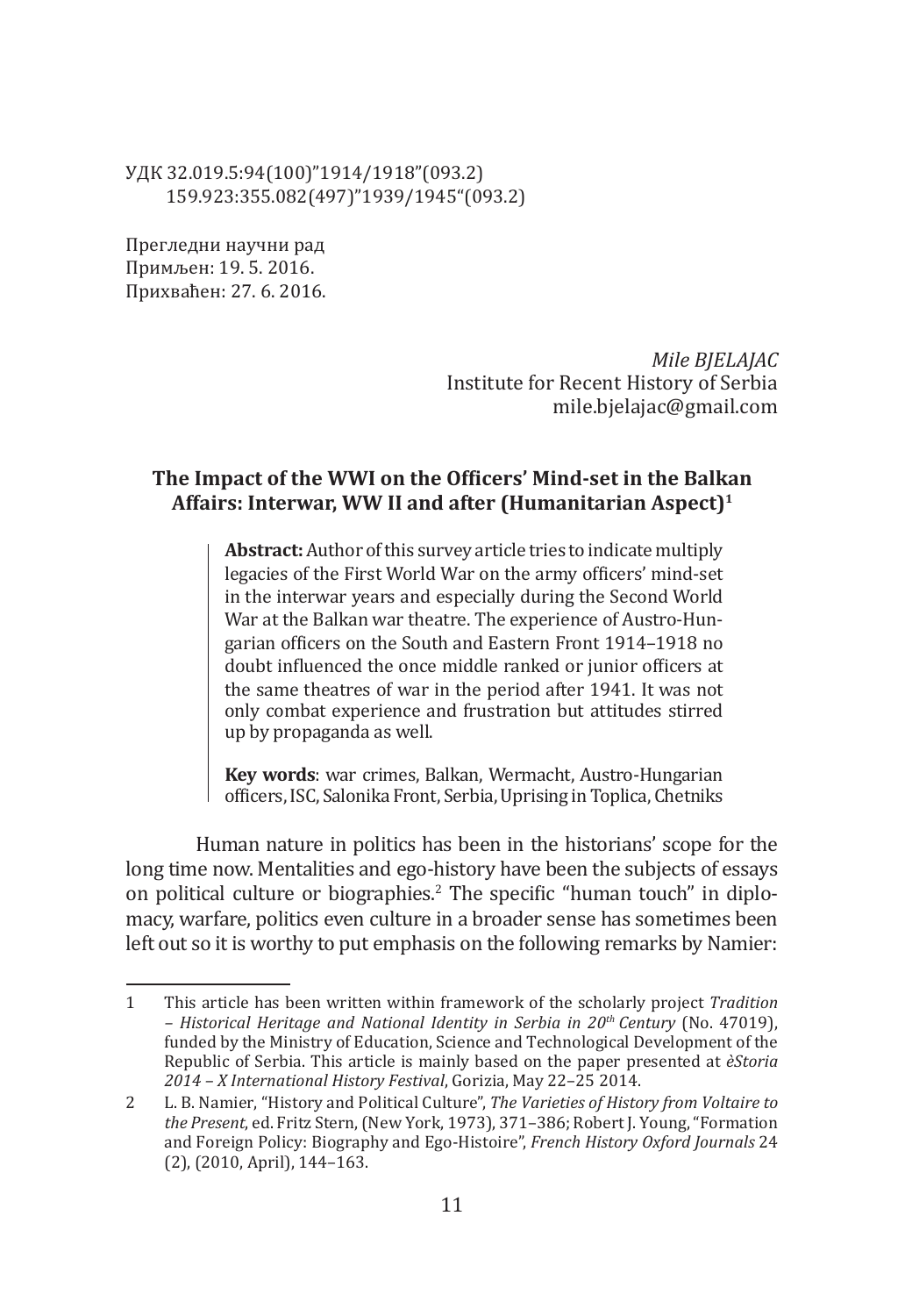"The subject matter of history is human affairs, men in action, things which have happened and how they happened; concrete events fixed in time and space, and their grounding in the thoughts and feelings of men – not things universal and generalized; events as complex and diversified as the man who wrought them, those rational beings whose knowledge is seldom sufficient, whose ideas are but distantly related to reality and who are never moved by reason alone (…) complex social setting adds enormously to the mass of human actions determined neither by vital instinct nor by reason but by a routine inherent in that setting. Thus the past is on top of us and with us all the time (…) by knowing how these things have come to be, which helps to understand their nature, character, and their correlation, or lack of correlation, to the present realities of life."3

The social setting could be imposed by the attitude of the teachers upon the youngsters as well as by curriculum. Mass feelings could also be produced by traumatic and frustrated life experiences. This very fact also pertains to political leaders. Examples of prominent leaders, like the French ones who experienced humiliation or were even refugees in their young age in 1870/71, the Serbian ones after Annexation of Bosnia and Herzegovina in 1908, or the German (Austrian) ones after the lost war in 1918, demonstrates the importance of addressing this issue. How they would remember a traumatic series of events is what shaped and pushed them to adopt stands in the new circumstances.

Marking 100 years since the start of World War One attracts not only academic circles but the broader public as well. In spite of frequently exposed desires "to leave the past in the past", we are still observing how even the distant past has shaped mentalities ever since. But as usual, it is not only the past itself but its (ab)use for a political purpose. Sometimes it is not clear whether we are faced with a standard narrative which stems from political mentality as well as from the national identities or with intentional distortions.

The long 19 century that had started with the French revolution and ended in the fall of 1918, actually did not cease to exist in many ways. The mental maps, ideas, even political movements that had been developed in the nineteenth century would continue to shape the post-war world along impacts of the Great War itself. The very fact is that the war struck heavily upon sentiments and mind-sets but one should always bear in mind the broader legacy from the pre-war years.<sup>4</sup>

<sup>3</sup> Namier, 372–373.

<sup>4</sup> Milorad Ekmečić, "Politička biografija generacije (mesto Prvog svetskog rata u istoriji)", *Ogledi iz istorije*, (Beograd, 2002), 163–190, 163; Thomas J. Knock, *To End all Wars, Woodrow Wilson and the Quest for a New World Order*, (New York, 1992), 13, 14; François Furet, *Le passé d`une illusion, Essai sur l`idée communiste en XXe siècle*, (Paris, 1995), 269.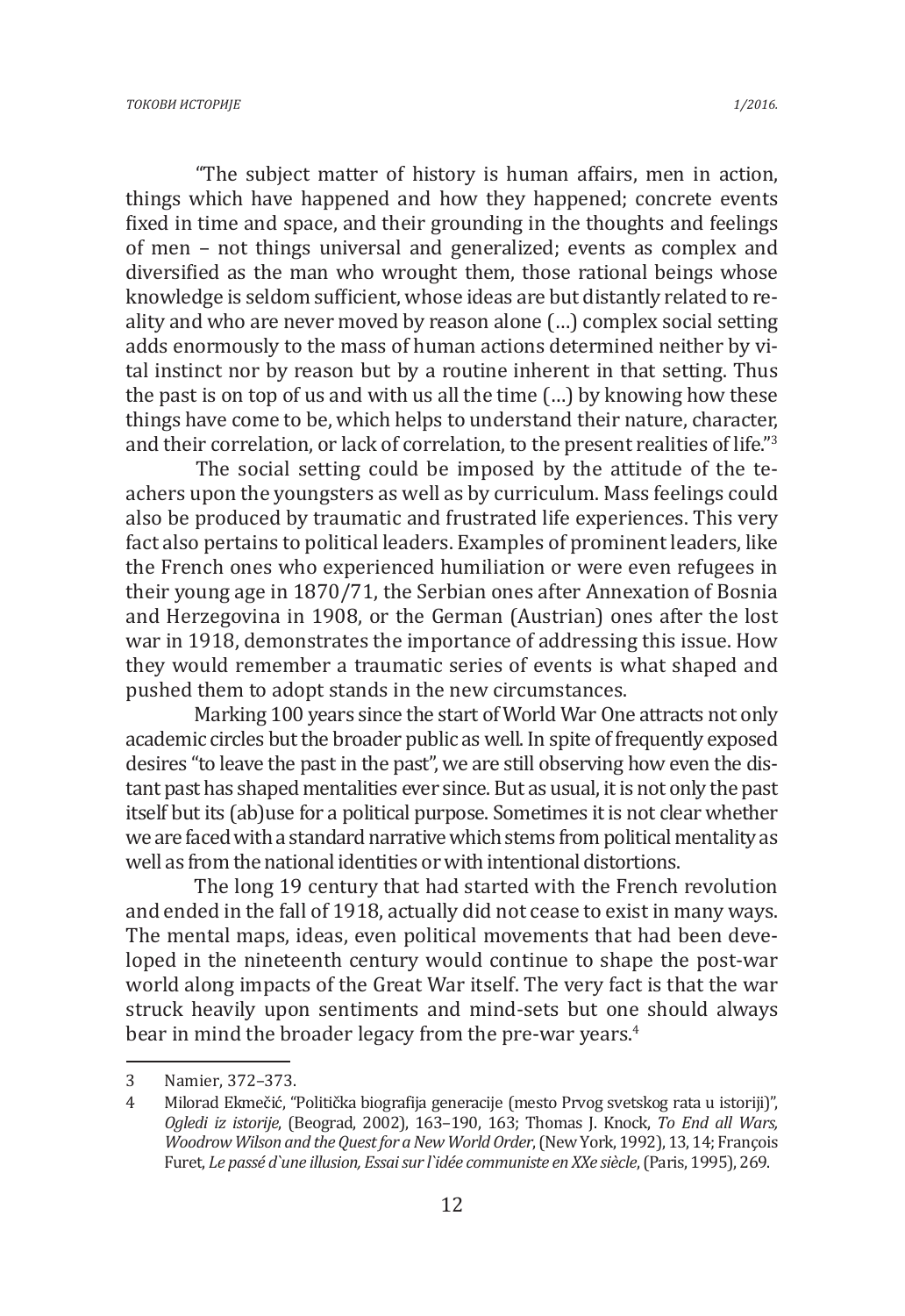How far it could go one can see even in 1990s. In his bitter assessment of the Yugoslav issue the French president told his Greek colleague Andreas Papandreou:

"Everything was a sequence of errors: the German action, American ignorance, Italian hesitation provoked by the attitude of the Holly See. Actually, Germany who saw itself as the legitimate successor of the Austro-Hungarian Empire, has adopted all of the rage the Austrians felt against the Serbs."<sup>5</sup>

Generation 1880–1890 that encompassed army officers also had a prominent role not only throughout the wartime but also during the interwar years and later on in World War Two. Some of them would still have a prominent role in 1950s. In the case of Yugoslavia, we can list some prominent personalities like: deputy to the prime minister and famous leader of the Croat Peasant Party (HSS), Dr Vlatko Maček who served as a reserve officer in  $42<sup>nd</sup>$  (Croatian) Division that fought in Serbia 1914 or Prime Minister Dr Ivan Šubašić (a Croat) who also served as a reserve officer and later on as a Yugoslav volunteer. The most prominent one was Joseph Broz Tito, Yugoslav Marshall then an NCO who fought in Serbia 1914 in the same  $25<sup>th</sup>$  Regiment (Zagreb). In addition, we can list the lawyer Dr Mirko Puk and novelist Mile Budak future ministers in Pavelić`s Croat Government (1941–1945), and notorious war criminals. They also took a part in the war campaign against Serbia as reserve officers in 1914. Budak was captured and he experienced later the Serbian withdrawal through the Albanian mountains to the Adriatic littoral.

An excellent book by Ben Shepherd on terror in the Balkans in  $WW$  II, alongside with other accounts, $^6$  inspired me to evoke some specific aspects of the WW I legacy that had impact on WW II and even after.

<sup>5</sup> Hubert Védrine, *Les Mondes de François Mitterand*, (Paris: Fayar, 1996), 625.

<sup>6</sup> Ben Shepherd, *Terror in the Balkans / German Armies and Partisan Warfare*, (London: Harvard University Press, Cambridge), 2012; Walter Manoschek, "*Serbien ist Judenfrei*"*, Militärische Besatzungspolitik und Judenvernichtung in Serbien 1941/42*, R. Oldenburg Verlag, (München, 1993), (In Serbian: *Holokaust u Srbiji. Vojna okupaciona politika i uništavanje Jevreja 1941–1942*, (Beograd, 2007)); Jonathan E. Gumz, *The Resurrection and Collapse of Empire in Habsburg Serbia, 1914–1918,* (Cambridge University Press, 2009); Alan Kramer*, Dynamic of Destruction. Culture and Mass Killing in the First World War*, (Oxford University Press, 2007); Istvan Deak, *Beyond Nationalism. A Social and Political History of the Habsburg Officer Corps 1848–1918*, (Oxford University Press, NY/Oxford, 1990); Vasa Kazimirović, *NDH u svetlu nemačkih dokumenata i dnevika Gleza fon Horstenaua 1941/1944*, (Beograd, 1987); *Tko je tko u NDH, Hrvatska 1941.–1945.*, (Zagreb: Minerva, 1997); Dr Đorđe Lopičić, *Nemački ratni zločini 1941–1945. Presude jugoslovenskih vojnih sudova*, (Beograd, 2009); John Paul Newman, *The Croatian God Mars: The Impact of the War on the Male Wartime Generation in Croatia*, (PhD thesis, Southampton University, 2008).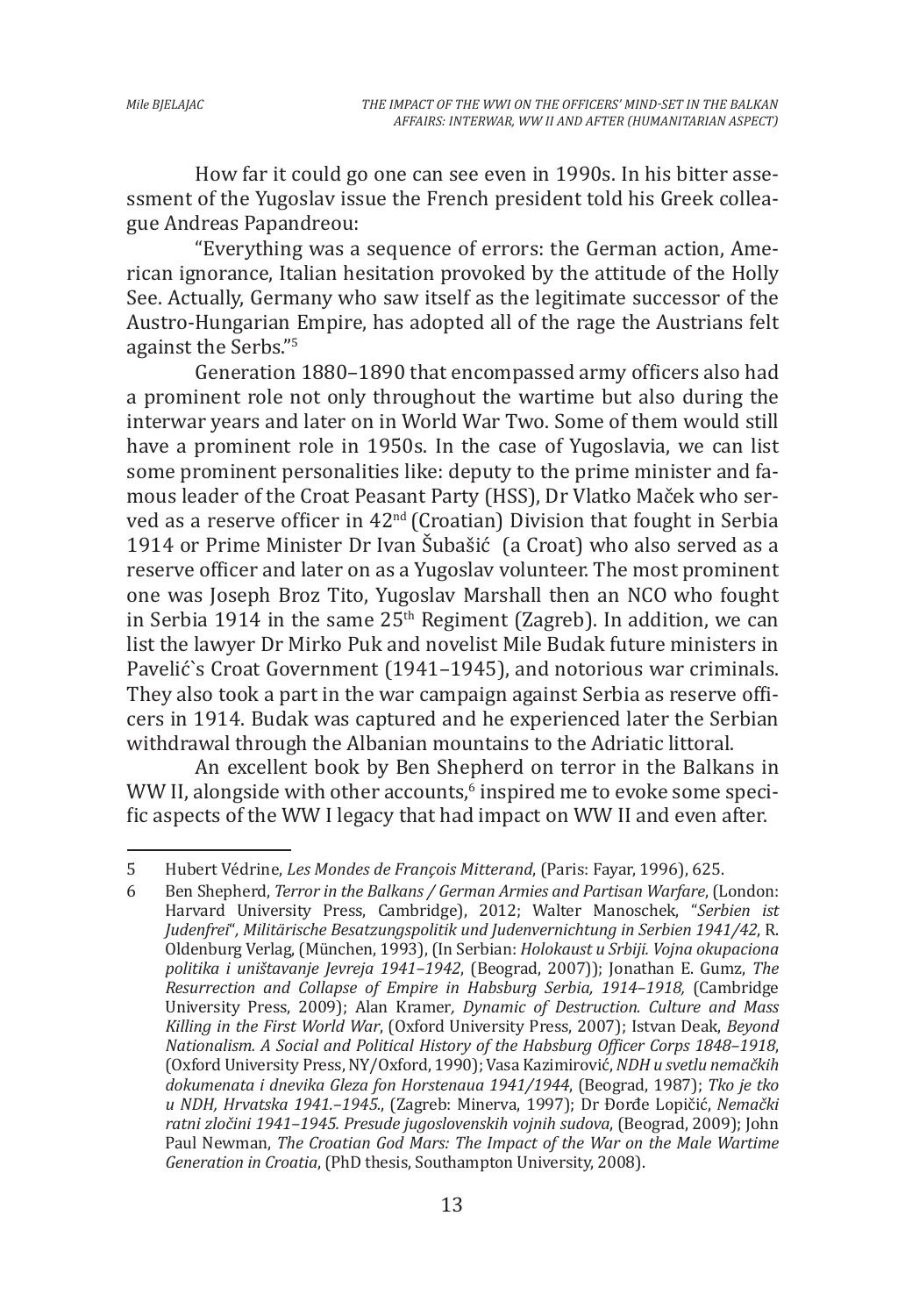Shepard, as well as Walter Manoschek, and some others noticed that the majority of the high Wehrmacht officers engaged in the Balkan campaign 1941/1945 were of Austrian or Austro-Hungarian descent. According to Manoschek, under the command of General Frantz Boehme, commanding officer in occupied Serbia, Austrians alone comprised one third of the occupation forces in 1941. Some of them had direct experience in the Balkans or Eastern front during the Great War. Not to mention the Hungarians who were also engaged. Commanding Generalsat on the Yugoslav soil during wartime like Alexander Löhr, Lothar Rendulic, Frantz Boehme, Paul Bader, Edmund Glaise von Horstenau, Maximillian de Angelis, Julius Ringel, Walter Hinghofer, Paul Hofman, Adalbert Lontschar, Alois Vindis, Johan Mikl were former k.u.k. officers. Radomir Luza calculated that more than 200 Wehrmacht Generals and 600 colonels were of Austrian descent.<sup>7</sup>

On the other hand, many top ranking officers in the Independent State of Croatia (1941–1945) had wartime experience fighting in Serbia, Macedonia, Bosnia and Montenegro (1914–1918). Some 81 Generals and colonels, former k.u.k. officers have been listed in *Who is Who in Independent State of Croatia*. 8

The troops under command of the former k.u.k*.* officers committed atrocities and war crimes as early as in the summer of 1914. The atrocities and maltreatment were also directed against the Serbian population in Bosnia and Herzegovina,<sup>9</sup> as well as against civilians during the occupation of Serbia and Montenegro. However, what some of them have done in WW II was not for the first time in their lives.<sup>10</sup>

What those in Wehrmacht or in the Croat army had in common was a ruthless attitude not only against the armed insurgents but the ci-

<sup>7</sup> Kazimirović, *NDH u svetlu nemačkih dokumenata*, 8, nap. 4 (After. Radomir Luza, *Östereich und die grossedeutsche Idee*, 263).

<sup>8</sup> *Tko je tko u NDH.*

<sup>9</sup> Đorđe Mikić, *Austrougarska ratna politiku u Bosni i Hercegovini 1914–1918*, (Banja Luka, 2011). See: "Rat sa podanicima", Chapter I.

<sup>10</sup> Vladimir Ćorović, *Crna knjiga: Patnje Srba Bosne i Hercegovine za vreme Svetskog Rata 1914–1918*, (Beograd, 1920; Beograd – Novi Sad, 2015); Rudolf Archibald Reiss, *Comment Les Austro-Hongrois ont fait la guerre en Serbie. Observations direct d'un neutre,* (Paris, 1915); Dr A. Van Tienhoven, *Avec les Serbes en Serbie et en Albanie 1914–1916. Journal de Guerre d'un Chirurgien*, (Paris, 1918) (In Serbian: *Sa Srbima u Srbiji i Albaniji 1914–1916. Ratni dnevnik jednog hirurga*, Beograd – Novi Sad: Prometej–RTS, 2015); Edmond Paris, *Genocide in Satellite Croatia 1941–1945. A Record of Racial and Religious Persecutions and Massacres*, (Chicago, 1962); L. Hory, M. Broszat, *Der kroatische Ustascha-Staat 1941–1945,* (Stuttgart, 1964); Gert Fricke, *Kroatien 1941–1945. Der "Unabhängige Staat" in der Sich des Deutschen Bevollmachtgten Generals in Agram Glaise v. Horstenau*, (Freiburg, 1972).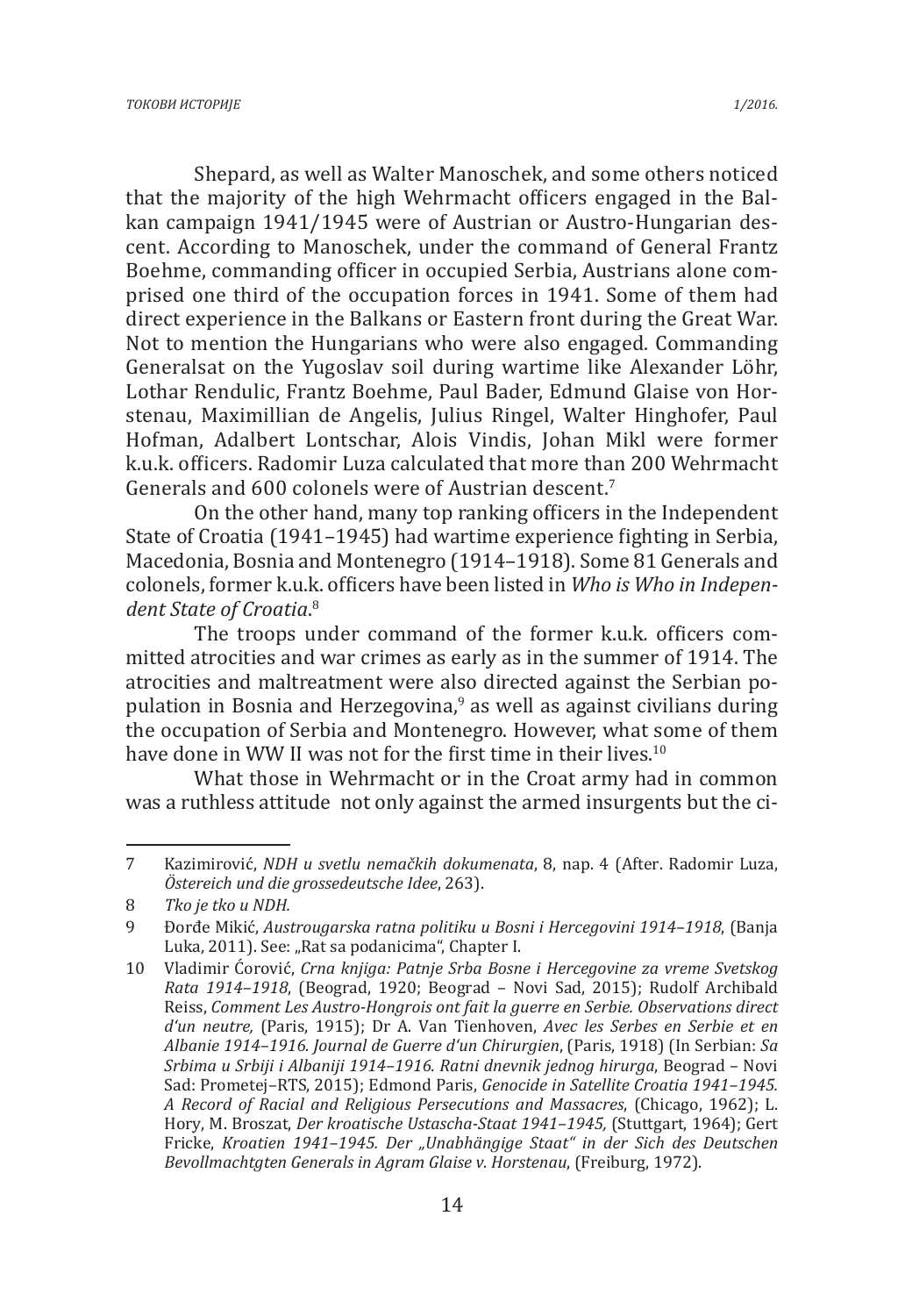vilian population as well. Why? What drove them to adopt such a pattern? This practice brought them ultimately before the Nuremberg court or before the courts in former Yugoslavia.

It has already been stressed in several recent historical accounts, that their wartime experience 1914–1918 and frustrations caused by losing the war, by losing their country and, if you like, their identity, had great impact on their attitudes in the Second World War. On the other hand, they were influenced by experience in the new successor states that was not satisfactory (at least for some of them). However, some additional questions deserve to be addressed too. In the first place how Austria-Hungary over the long period of time had prepared the minds of its Officer Corps and public opinion for the future war campaign against Serbia. One must also take into account how Germany had developed anti-Slavic bias on her part. $11$ 

Nineteen century Europe among other ideas was a cradle of racial theories sometimes mixed with social Darwinism.12 The existence of anti-Slavism in the pre-war German Officer Corps was evident. It was directed against the "East" as the old echo of Russophobia, common to the West in general. The attitude was fostered in reaction to the pan Slavic ideology. There was a notion of a German moral mission to civilize its backward, eastern neighbours. In the words of General Helmut Moltke Jr. it would be "racial struggle between Germanic and Slavic races". In his letters to General Conrad von Hetzendorf he explained that it is "the duty of all states that carry the standard of Germanic culture to prepare themselves for this."13 On the other hand, in spite of the multi ethnicity of the Habsburg Officer Corps, there was an obvious anti-Serbian attitude and anti-Slavism within Monarchy.14 General Conrad, as a junior officer took part in fighting Slavic irregulars in occupied Bosnia and Herzegovina in the period 1878–1882. In his view they (the Slavs) were cruel, bestial and bloodlust. He and his soul mates like General and military

<sup>11</sup> Milan Ristović, *Crni Petar i balkanski razbojnici, Balkan i Srbija u nemačkim satiričnim časopisima (1903–1918)*, (Beograd, 2011). See also: Milan Ristović, *Black Peter and Balkan Brigands. The Balkans and Serbia in German Satirical Journals 1903–1918,*  (Beograd, 2003).

<sup>12</sup> Georg L. Mosse, *Towards the Final Solution. A History of European Racism*, (New York, 1978) (In German translation: *Die Geschichte des Rassismus in Europa*; na srpskom: Džordž L. Mos, *Istorija rasizma u Evropi*, Beograd: Službeni glasnik, 2005).

<sup>13</sup> Annika Mombauer, *Helmut von Moltke and Origins of the First World War*, (Cambridge University Press, 2001), 152.

<sup>14</sup> Istvan Deak, *Beyond Nationalism. A Social and Political History of the Habsburg Officer Corps 1848–1918*, (NY/Oxford: Oxford University Press, 1990); See also: Gunther Rothenburg, *The Army of Francis Joseph*, (Purdue University Press, 1998).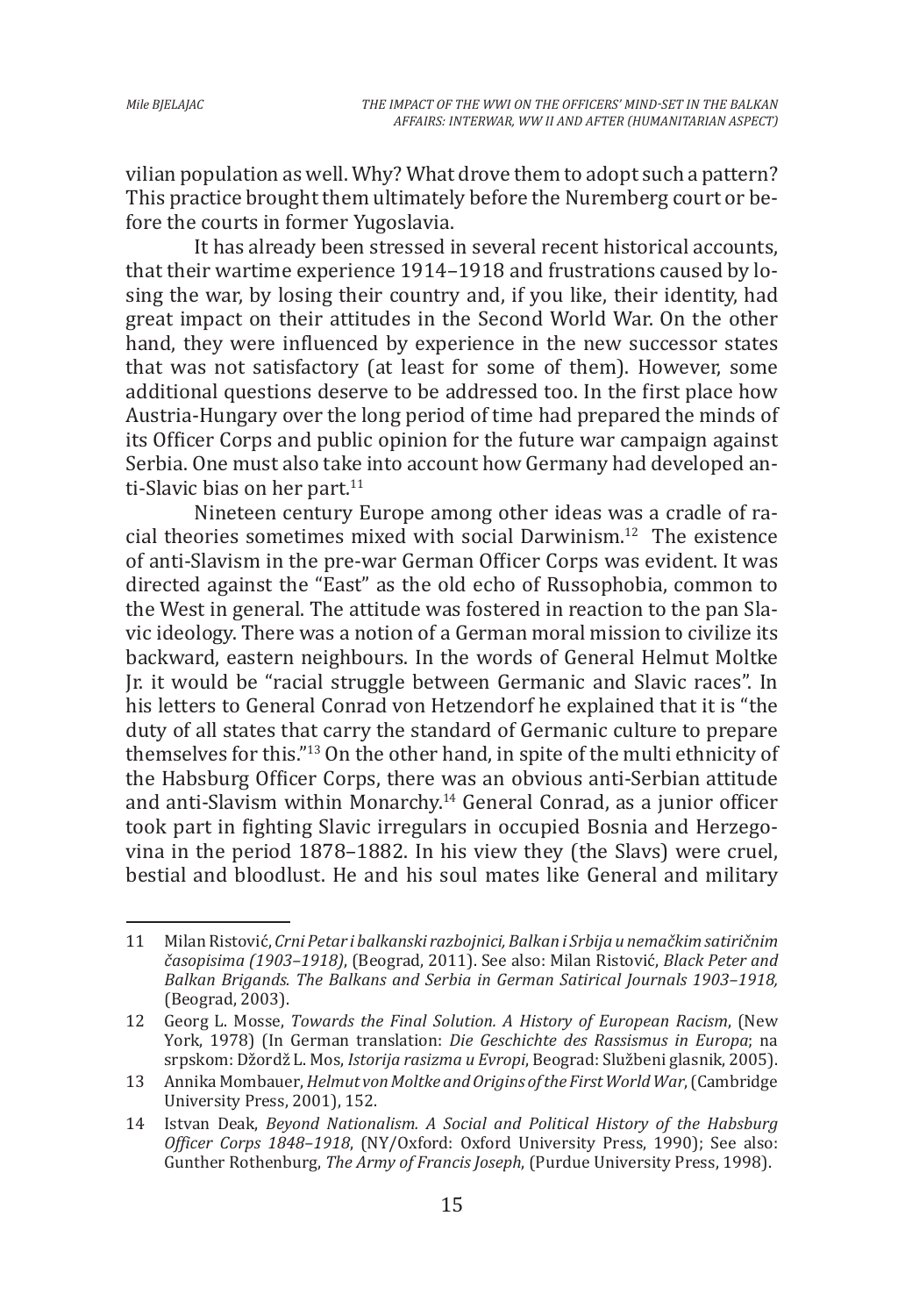Governor of Bosnia and Herzegovina Oskar Potiorek, would prepare to deal with local Serbs in Eastern Bosnia and Herzegovina in case of war. The Balkan Wars that stirred up sentiments among South Slavs in the Monarchy provoked concern within ranks. War was seen as an option for salvation against the threats. "Unsurprisingly, those years saw Austrian journalists take an increasingly bellicose line against Serbia. After the Annexation of Bosnia in 1908 some officers saw apparently an imminent battle between superior Germans and inferior Slavs."15 According to Austrian Chief of the General Staff, one can talk of superior and inferior states not races. But for his subalterns the idea of an existence of superior nationality or religion, or civilisation was already there. One fact must not be overlooked in the Balkans. A certain fraction among k.u.k. officers of Croat descent was at the time affiliated with the ideas of *Pure Party of the Right* (Frankist). The Party was loyal to the Habsburgs but highly anti-Serb, anti-Semitic and anti-Yugoslav oriented. They opposed the policy of the ruling Croat-Serbian Coalition.<sup>16</sup> The party in question used to demonize and "dehumanize" Serbs as the "breed of impure blood", "false brothers" etc., well before July 1914. After the assassination in Sarajevo they stirred up anti-Serb emotions in public and among the ranks. Josip Broz Tito, NCO at the time in 25th Infantry Regiment (Zagreb), later recalled that his battalion commander Slavko Štancer and his platoon leader Ivan Tomašević, future generals in ISC (Independent State of Croatia) did not hide their hate against Serbs. Tito declined to pardon them after the Military Court for War Crimes had sentenced them to death in 1945.<sup>17</sup> His regimental commander at the time, and also General of ISC, Ante Matasić died during the war (1942). Prominent staff officer Lt. Colonel Slavko Kvaternik, who was the son in law of the Francist's Party leader Joseph Frank, had even enrolled in former Yugoslav Army, but soon left the ranks on his request. He became the first commander in chief of ISC Army as newly promulgated marshal. He had escaped to Austria in 1945 but the Americans extradited him to Yugoslavia and he was put on trial for war crimes and executed.

The historians concluded that WW I not only had a personal impact on individuals but was also used as a symbol for justification of the

<sup>15</sup> Ben Shepherd, *Terror in the Balkans / German Armies and Partisan Warfare*, (Cambridge, London: Harvard University Press, 2012), 20–21.

<sup>16</sup> Local Parliament of Croatia and Slavonia (Zagreb). See for more: Bogdan Krizman, *Hrvatska u Prvom svjetskom ratu*, *Hrvatsko-srpski politički odnosi*, (Zagreb, 1989).

<sup>17</sup> Vladimir Dedijer, *Josip Broz Tito. Prilozi za biografiju*, (Beograd: Kultura, 1953), 62; *Tko je tko u NDH,* 226–227, 260, 389–390, 399, 458; Nikica Barić, *Ustroj kopnene vojske domobranstva Nezavisne države Hrvatske 1941.–1945.*, (Zagreb, 2003); Ivan Košutić, *Hrvatsko domobranstvo u Drugom svjetskom ratu*, (Zagreb, 1992).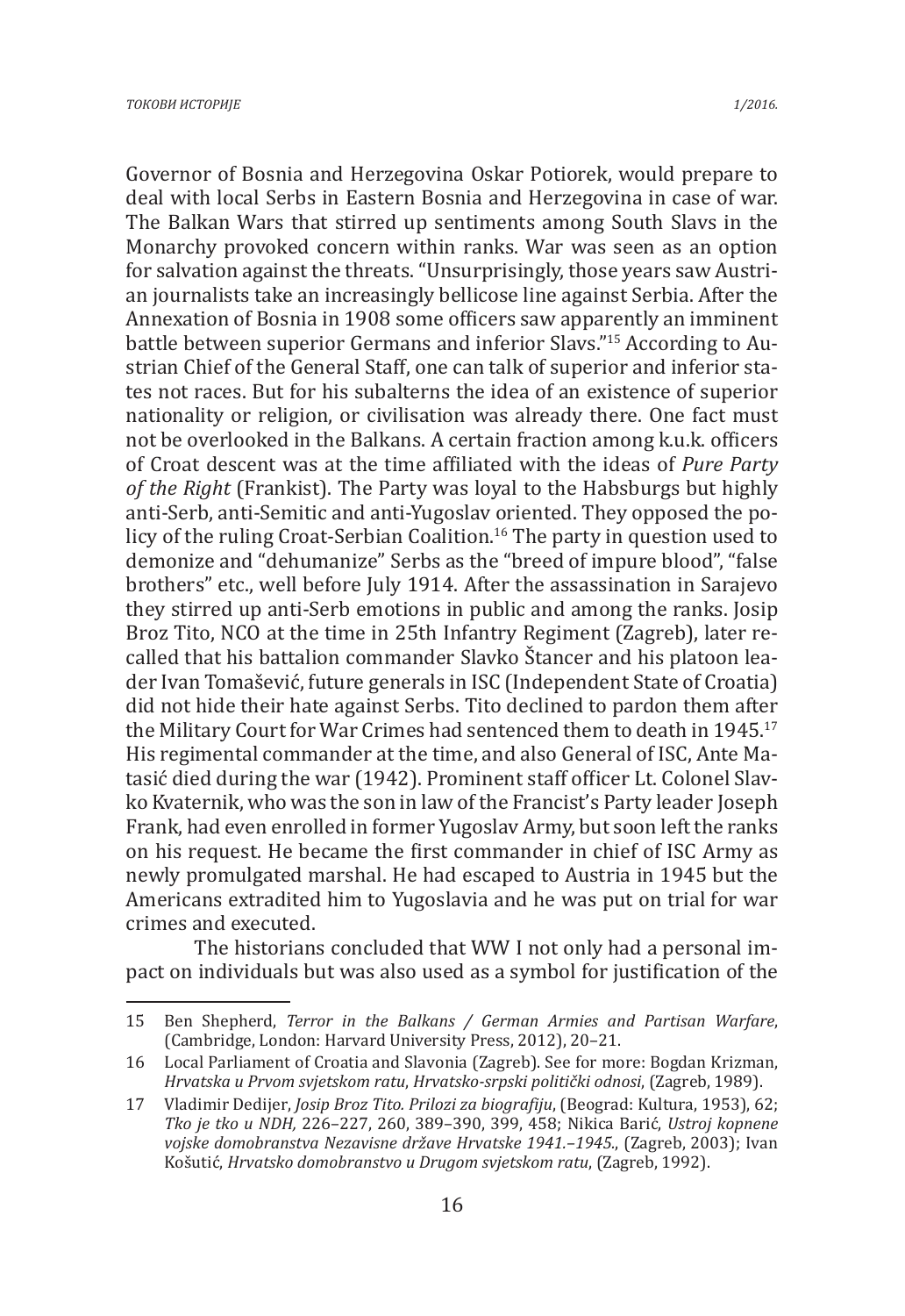most severe measures that were applied in the Balkans later on. The reprisals that were carried out by the troops were exceptional, even by Nazi standards, in the scale of indiscriminate butchery. The historian Sam Shepard finds that the words of commanding General Franz Boehme, the Wehrmacht's Plenipotentiary in Serbia, demonstrate this very clearly:

"Your objective is to be achieved in a land where, in 1914, streams of German blood flowed because of the treachery of the Serbs, men and women. You are the avengers of those dead. A deterring example must be established for all of Serbia, one that will have the heaviest impact on the entire population. Anyone who carries out his duty in a lenient manner will be called to account, regardless of rank or position, and tried by a military court."18

It was almost similar to the order issued by commanding General of IX Army Corps Lothar Horstein, back on 14 August 1914, before his troops entered Serbia: "War brings us into one hostile country inhabited by people fanatically hostile towards us; a country where perfidious murder, as the catastrophe in Sarajevo demonstrates, (...) has been celebrated as heroism. Any human and merciful approach towards such people is not welcomed; on contrary it could be harmful (…) for security of our own troops. Therefore, I am ordering that the most harsh, strict and full of hatred attitude should be adopted in that regards. (…) Anyone who exposes mercy would be severely punished."19 The same order prescribed the rules for taking hostages and their immediate execution under any excuse. The notorious crime against civilians that occurred in the Serbian town Šabac, on 17 August 1914, was a direct result of the above mentioned order. The hostages that were held in the Orthodox Church, over 80 in total, were slathered with bayonets. In nearby Prnjavor the Austro-Hungarian army took 109 civilians as hostages and executed them all in Lesnica on 14 August.<sup>20</sup>

In Sarajevo, General Michael Ludwig von Appel, commander of XV Army Corps, issued an order on August 10, 1914 that envisaged violation of humanitarian war law:

"We not only have to win here but also shatter and destroy the

<sup>18</sup> Shepherd, *Terror in the Balkans*, 2.

<sup>19</sup> Arhiv Srbije, MID-PO, F-XVI/1914, 16, Dos. IV.<br>20 Anton Holzer. "Schüsse in Sabac. Die Massake

<sup>20</sup> Anton Holzer, "Schüsse in Sabac, Die Massaker an der Zivilbevölkerung 1914", *Der Grosse Krieg. Der Erste Weltkriege im Spigel der serbischen Literatur und Presse*, Gordana Ilic Markovic (Hg.), Promedia, (Wien, 2014), 77–83; Anton Holzer, *Das Lächeln der Henker. Der unbekannte Krieg gegen die Zivibevölkerung 1914–1918*, (Darmstadt: Primus-Verlag, WBG, 2014) (In Serbian: Anton Holcer, *Dželatov smešak. Nepoznati rat protiv civilnog stanovništva 1914–1918*, (Novi Sad – Beograd, 2015), 219–233).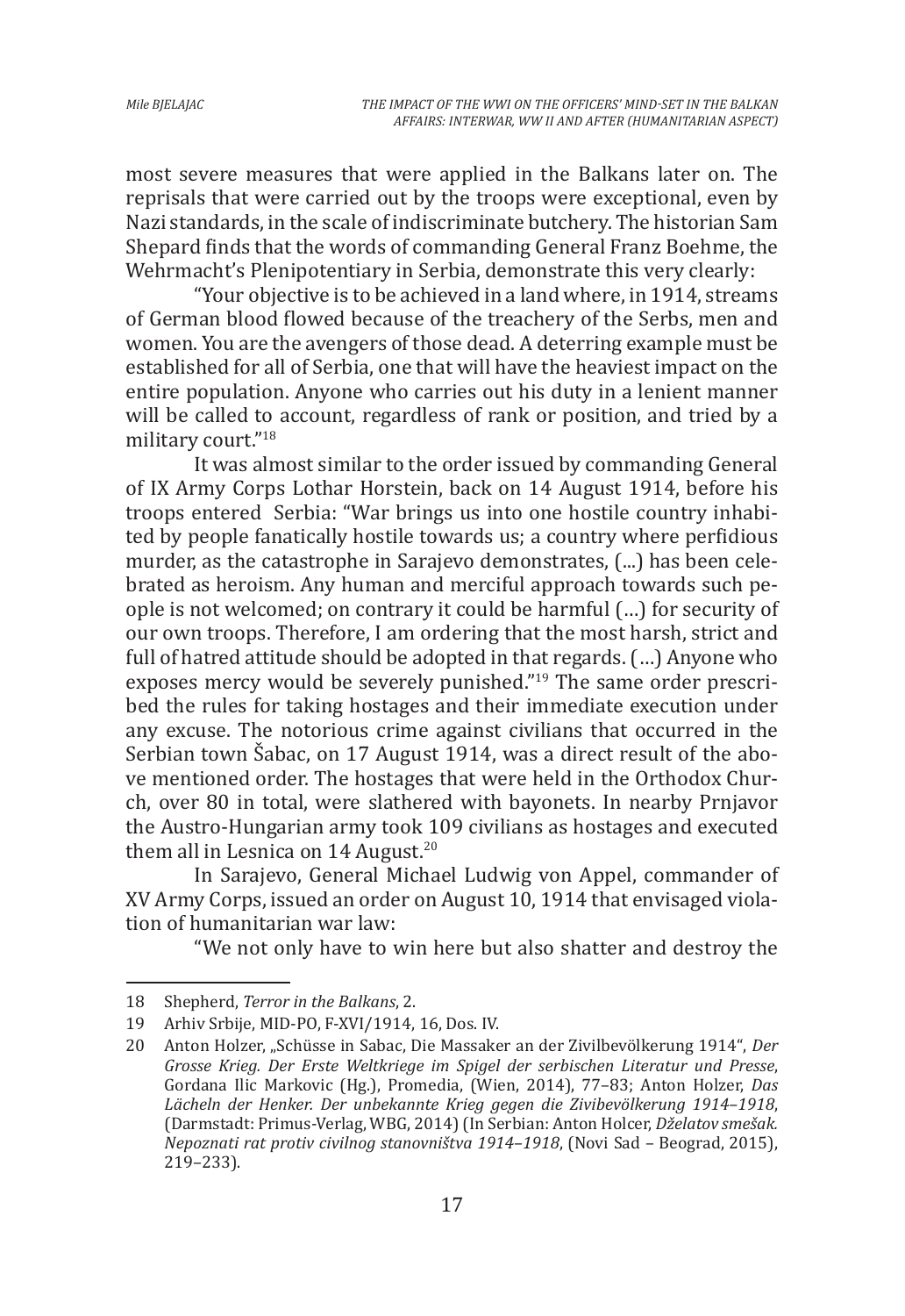Serbo-Montenegrin army – this is the carrier of Russian ideas and propaganda. Above all we must thoroughly wean them of their megalomania and arrogance (…) I have forbidden my officers under pain of punishment with loss of honour to treat Serbian officers on an equal footing (…) If they are captured (…) they are to be treated like common soldiers (…)"21

General Rudolf von Braun (1861–1920), commander of Trebinje fortified zone (Eastern Herzegovina) acted accordingly to the instructions of his superior Generals Oskar von Potiorek and Appel. He rounded up hostages and executed 77 male civilians and two females in August and September 1914. Among others the Austrians hanged the local priest **Vidak Parezanin**. He never questioned acts of violence upon Serbian dwellers committed by local "Schutzcorps" militia, basically of Muslim origin. Everything went according to Local Government instruction for the treatment of the Serbian population within the Monarchy issued on 28 August 1914.<sup>22</sup>

One can notice that General Boehme was not the only one who was driven by his previous war experience when he acted in new circumstances (1941). The very same path could be observed in the behaviour of his predecessors like Generals Conrad von Hetzendorfor Max von Gallwitz commander of the Army Corps in Belgium in August 1914. Both had experience with the irregulars (1870, 1882) and both had instructed their troops how to behave accordingly. General von Gallwitz issued his famous order: "An example has to be made; all captured men are to be shot". However the practice was also extended to women and children. The cities of Dinant, Louven or Andenne became known for mass executions of civilians.<sup>23</sup>

However, the atrocities committed during the first weeks of the 1914 campaign in Serbia did not help at all. All three Austro-Hungarian attempts to vanquish Serbia – in August, September and November – were humiliatingly routed by the Serbian army. Almost 60,000 Austrian-Hungarian officers and soldiers became POW in Serbia. This fact left an unforgettable impression and lasting frustration. After the Serbian disaster in late 1915, the Serbs left their territory but also took tens of thousands Austrian and German POW with them through the Albanian and Montenegrin icy mountains. The deadly march could only stir up Austrian hard feelings. Furthermore, occupying forces, Austrian and Bulgarian,

<sup>21</sup> Shepherd, *op. cit.,* 29.

<sup>22</sup> Vladimir J. Popović, *Patnje i žrtve Srba Sreza Trebinjskog*, (Trebinje, 1929; reprint: Trebinje, 1996), 9, 18; M. Ekmečić, *Dugo kretanje između klanja i oranja. Istorija Srba u Novom veku (1492–1992)*, (Beograd, 2007), 342–344.

<sup>23</sup> Alan Kramer, *Dynamic of Destruction. Culture and Mass Killing in the First World War*, (Oxford University Press, 2007), 14–19.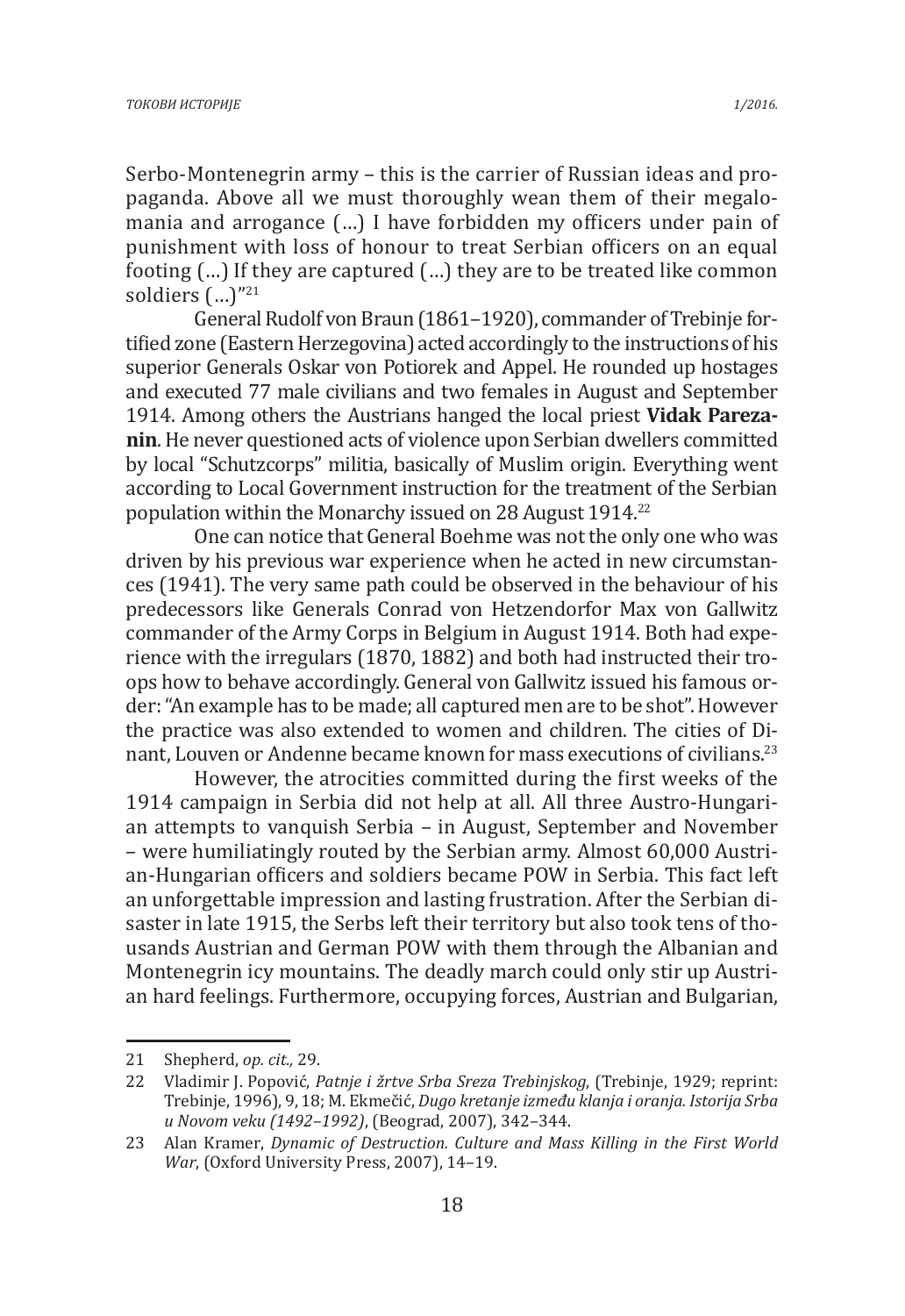had to deal with insurgents and popular uprising in 1917. Ultimately, it was on the Balkan battleground where the Central Powers lost their final battle. As Ben Shepard put it "In September 1918, finally, the Serbian army would be instrumental in breaking the Macedonian Front – the key military event that heralded the Austro-Hungarian Empire`s complete collapse."24 All this, from the assassination of Franz Ferdinand, the military humiliation in 1914, corrosive effect of the Serbian army on Austrian army moral, and finally direct role in the empire's disintegration enabled "Wehrmacht commanders to stir Austrian hatred and resentment against the Serbs during World War II."25

The members of the Habsburg Officer Corps and men, German ones as well, have experienced the East, the Slav people, and Russian prisoners' camps, civil and the Bolshevik revolutions. Some experienced the counter-insurgents operations or the pacification of certain occupied territories. The above mentioned officers had also been exposed to the permanent state and ideological propaganda.

The generation 1880–1890 would carry on its legacy that encompassed not only the above listed experiences but much more. In the first place, it was "home front" (or *Innere Front*).26 In many aspects the rule of law had deteriorated. Many became deserters. The values that active Officer Corps stood for were abandoned daily as well as its beloved discipline and order. They knew how families suffered at home, as well as their handicapped brothers in arms. In 1918 many officers turned to the new national liberation course, even some firm loyalists.

The fate of the former k.u.k. officers in successor states, inclusive those in the newly created Kingdom of SCS, have already been discussed in historiography. There are some differences in approach to the topic as well as in the final conclusions.<sup>27</sup>

<sup>24</sup> Shepherd, *op. cit.,* 36.

<sup>25</sup> Ibid.<br>26 R.G.

<sup>26</sup> R. G. Plascha, H. Haselsteiner, A. Suppan, *Innere Front, Militärassistenz, Widerstand und Umsturz in der Donaumonarchie 1918*, (Wien, 1974); Bogdan Krizman, *Raspad Austro-Ugarske i stvaranje jugoslovenske drzave*, (Zagreb, 1977).

<sup>27</sup> Ivo Banac, Istvan Deak, R. J. Crampton. - Mile Bjelajac, *Vojska Kraljevine SHS 1918–1921*, (Beograd, 1988); M. Bjelajac, *Jugoslovensko iskustvo sa multietnickom armijom 1918–1991*, (Beograd, 1999); M. Bjelajac, "The Military and Yugoslav Unity", *Yugoslavism. Histories of a Failed Idea 1918/1992*, ed. Dejan Đokić, (London: Hurst and Co, 2003), 208–221; T. Aralica, V. Aralica, *Hrvatski ratnici 2: Razdoblje Kraljevine SHS/Jugoslavije 1918–1941*, (Zagreb, 2006); John Paul Newman, *The Croatian God Mars: The Impact of the war on the male wartime generation in Croatia*, (Ph. D thesis, Southampton University, 2008); Hrvoje Capo, "Broj primljenih časnika bivše austrougarske vojske u vojsku Kraljevstva Srba, Hrvata i Slovenaca", *Časopis za suvremenu povijest*, No 3/2008, (Zagreb), 1087–1103.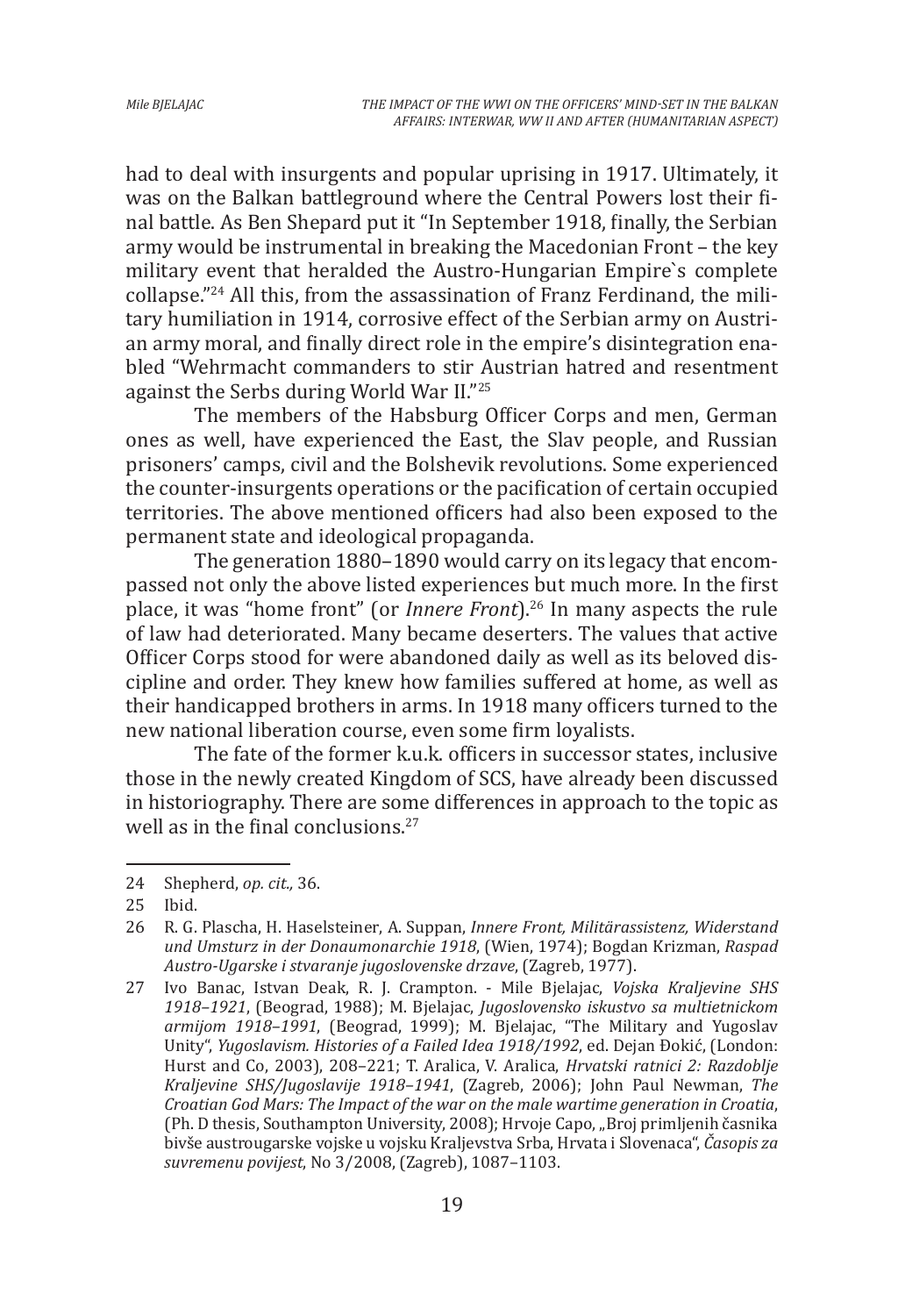Before any discussion on the differences, it has become necessary to lay out the fact that not only new sources or data influence the rewriting of what was Yugoslav history but also recent (different) political perceptions of the Balkans complexity. The Yugoslav crisis has instigated a new reassessment or rather rewriting of many aspects of the 20 century Balkan history. One, who deals with the topic for decades now, could easily recognize different trends. Sometimes the once forgotten, unpleasant but accurate history has emerged from the new historical accounts. Unfortunately seldom do new accounts give legitimacy to the once produced biases or simply political or wartime propaganda.<sup>28</sup> The discussions on the outbreak of the WWI and its roots could supply examples for both above mentioned approaches. The previous notion could be addressed to the accounts that have recently tackled the issue of the former k.u.k officers.

The creation of the joint army in the Kingdom of SCS was one of the utmost sensitive issues at the time. There were two principal reasons: the army had to represent in the eyes of all citizens their national force, and, on the other hand the army badly needed to remain and to improve its effectiveness since many challenges still faced the country. The army leadership was fully aware of both tasks. Since the country adopted a reconciliation pattern the compromises were inevitable.

Despite some claims in older, pre-1990s accounts, and some newly adopted firm conclusion on former officers' fate, namely that the Habsburg officers were neglected and humiliated in the Yugoslav army, or that "Croats were systematically hounded out of the army", statistics suggests a more profound conclusions. Some 2,590 enrolled into the new officer corps (that is to say 36.76 per cent out of total). In 1924 they formed 4 per cent among all generals and admirals and 9.7 per cent among colonels but 15.8 per cent among lieutenant-colonels and 42.2 per cent among majors. In 1936 they formed 6.6 per cent among generals, 33.35 per cent for colonels, 34.66 per cent for lieutenant- colonels and 47.76 for majors. On the eve of the Second World War 23 per cent of active general corps were formerly officers of the Habsburg army. In the same year, Croats and Slovenes occupied 63.6 per cent of all military attaché posts. The Croat Colonel **Vladimir Kalecak** was the head of military intelligence 1940/41. The Serbs did dominate the Yugoslav Army, particularly the General Corps. However, there were 12 Montenegrin and 64 former Habsburg officers, as well as two non-Serbs from the former Serbian army (out of 502 in the whole period 1918/41). At the end of the 1930s, Yugoslav officer corps numbered some 10,000. Almost 85 per cent of

<sup>28</sup> Mile Bjelajac, Gordana Krivokapić-Jović, *Prilozi iz naučne kritike. Srpska istoriografija i svet*, (Beograd: INIS, 2011).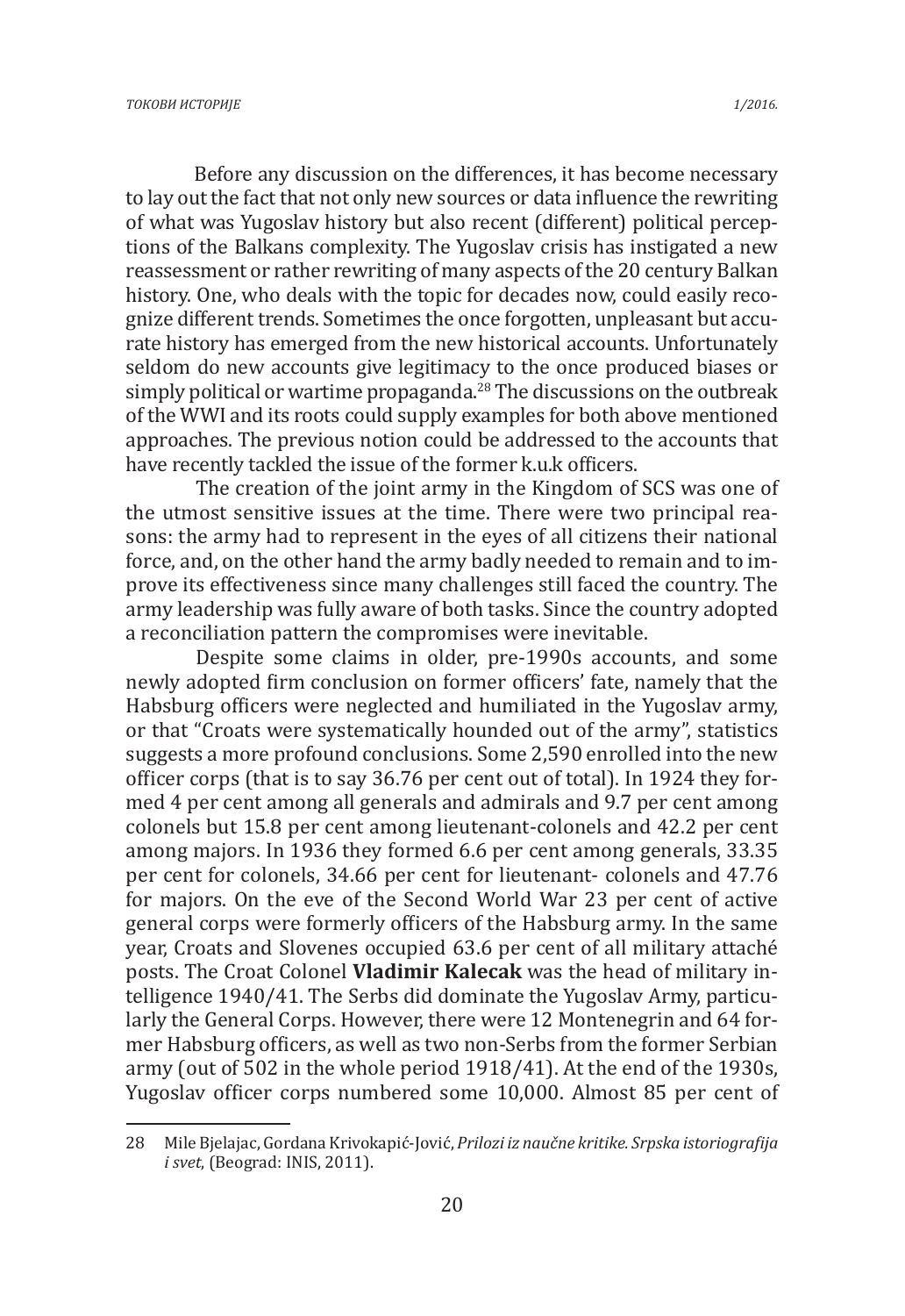them were young officers who received military education in Yugoslavia.29 By the early 1930s, ranking lists reveals that only 1,000 (out of previous 2,600) of the former k.u.k. officers remained on active duty. But at the same time only 1,775 (out of previous 3,500) of the former Serbian wartime officers remained in active service. Whereby paraphrasing the words that fore mention historians use for alleged fate of the "Croat" officers, one can assert that 1,775 former Serbian officers "were hounded out the army", alongside with  $1.600$  of the former k.u.k.<sup>30</sup>

What we keep inaccurate, is a certain manner of identifying or regarding the whole body of former Hapsburg officers as "Croats". In addition, some historians stick to the group of the Frankist party affiliated officers and take them, their fate or dissatisfaction as a proof for negligence and humiliation of all former k.u.k. officers that had enrolled into joint army.

The National Council of SCS (Government in Zagreb) had run military matters since October 29, 1918. In order to protect the new order Council was eager to eliminate any possible resistance or clandestine activity. So, many of the proven Frankists among officers were removed or denied residence in their homeland. The Council removed some notorious individuals like Slavko Štancer, who was behind the unrest in Zagreb on December 5, 1918. Finally, some weeks after the Yugoslav unification, the National Council in Zagreb announced a long list of retired army personnel. Many were of retirement age even during the war but some were not. Among others, the list contained 31 generals, 74 colonels and 21 colonels from the reserve, inclusive ethnic Croats, Serbs and others.<sup>31</sup> However, some notorious Frankists remained within the ranks, like Lt. Colonels Slavko Kvaternik and Ivan Perčević. They would quit the ranks later by their personal decisions.

While it would be erroneous to claim that inter-ethnic relations within the army did not pose any problems, especially among two branches of the Officer corps, there is no reliable body of documentary evidence to suggest that the Serbian leadership of the interwar Yugoslav army had chauvinistic or intentionally chauvinistic attitudes towards the army's non-Serbs. The numerous confidential recommendations and orders clearly show that their authors – war ministers, top

<sup>29</sup> Bjelajac, "The Military and Yugoslav Unity", 209–210; M. Bjelajac, *Generali i admirali Kraljevine Jugoslavije 1918–1941, Studija o vojnoj eliti i biografski leksikon*, (Beograd, 2004).

<sup>30</sup> Bjelajac, *Jugoslovensko iskustvo*, 28.

<sup>31</sup> *Vlada Narodnog Vijeća SHS, Odio za narodnu obranu, Vjesnik naredaba 1918–1919*, (Zagreb: Hrvatski državni arhiv, 2008), 155–157.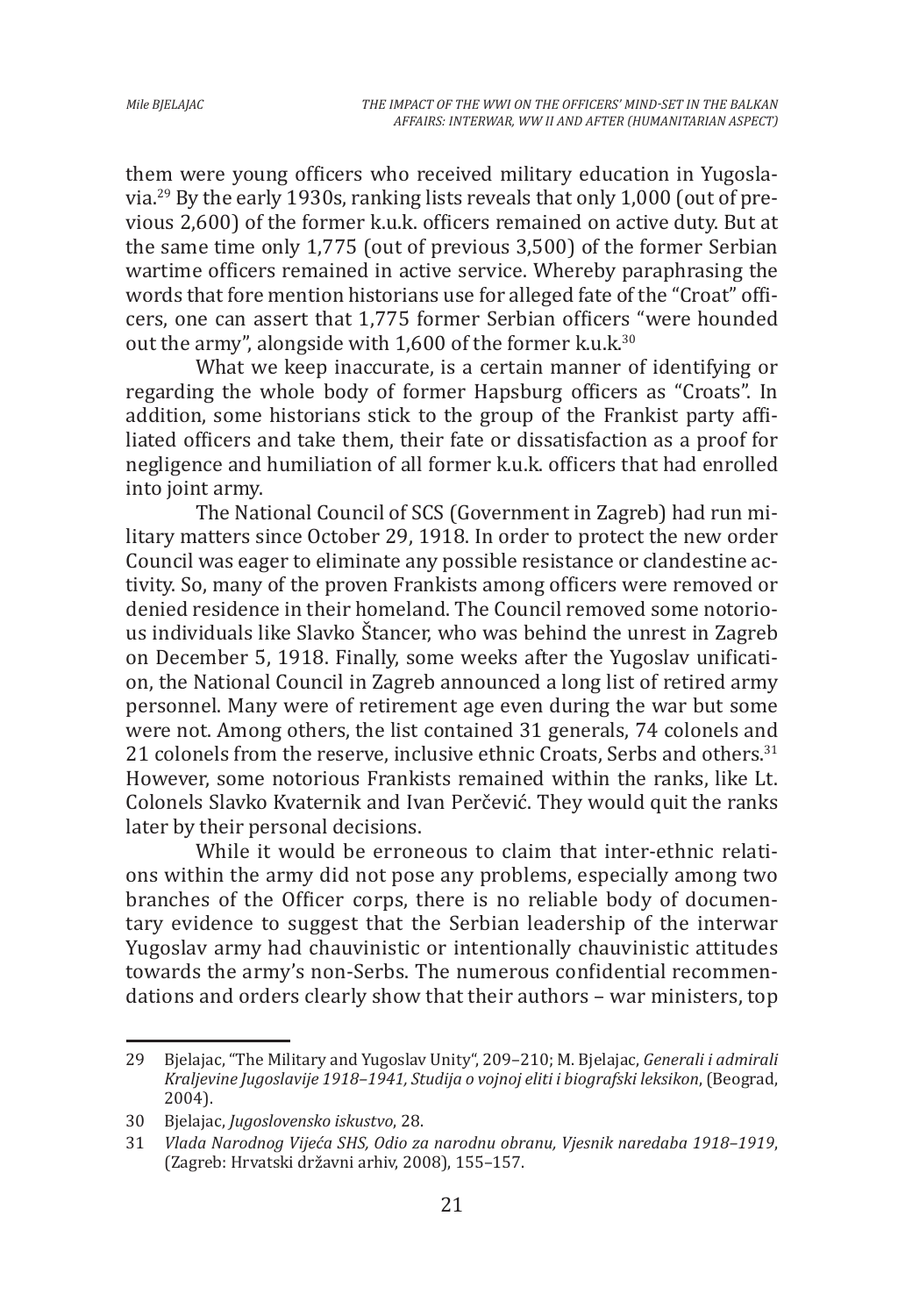army generals and other officers – were fully aware that the harmony within the army was a necessary precondition for high combat morale and loyalty to the state. The military top brass also understood that any dissatisfaction even caused by an non intentional offence would nourish anti-Serb and anti-Yugoslav sentiments both in the army and whole society.32

That very trend could be traced to the moment when Yugoslav voluntaries showed up on the Salonika Front coming from Russia. Then Chief of the Staff, General Petar Bojović in his order to all officers emphasized the importance of harmony, respect, tolerance and brotherhood among Serbs and Yugoslavs. He particularly stressed that it was vital that Serbs of the Kingdom of Serbia did not attempt to dominate other Yugoslavs, not just in order to counter the enemy propaganda. The officers and NCO officers were ordered to avoid any actions that could offend pride and dignity of the newcomers or cause suspicion among them. Those who disobeyed were to be put on trial. His successors and ministers acted in the same way. Some of them did not hesitate to punish high Serbian officers with distinguished merits if they acted wrongly or overreacted. Some historians do not want to respect such body of evidence; instead they put more trust in some private letter suitable only to describe personal perception or belief. In addition, they did not compare the position or status of Serbian or Montenegrin officers or their families at the same time. The fact is that they shared, actually the same fate. For example, it took years for the retired Serbian war veterans before 1929, under an unfavourable law, to equalize their status and pensions with those who were retired after 1929. It happened not before 1939. The same goes for all those Slovenes, Croats or Serbs, former k.u.k. officers. No better fate faced the Serbian disabled veteran officers, their widows or war orphans. One cannot neglect fact that it was financial inability that influenced conditions not someone's malicious will.<sup>33</sup>

The experience in the field suggests that misunderstanding of the real nature of multi-ethnic relationship within the ranks or troops was caused by the hate in political arena of the time. Some protagonist did not have in mind to improve conditions and consequently solidity of the state but to compromise it in the eyes of public (or their respective nation). For that purpose any correct or incorrect claim was welcomed.

The Yugoslav army proved more tolerant and inclusive of the former enemy officers than the Italian army had been after unification in 1870, or Polish after 1918, or West German in the case of reunited Ger-

<sup>32</sup> For more, see: M. Bjelajac, *Vojska Kraljevine SHS 1918–1921,* (Beograd, 1988).

<sup>33</sup> M. Bjelajac, *Vojska Kraljevine SHS/Jugoslavije 1922–1935*, (Beograd, 1994).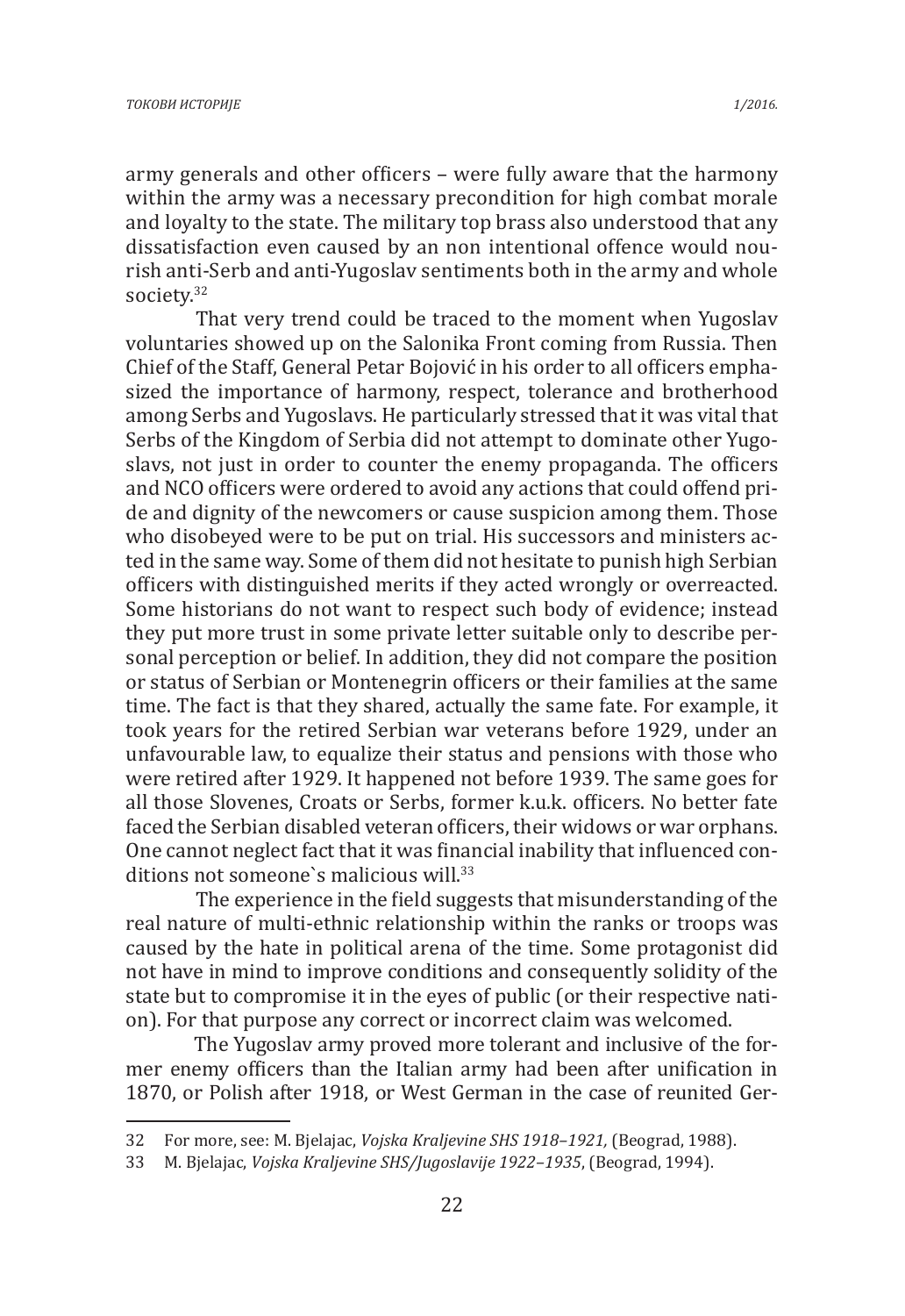many, to take a more recent example. For example, after the Italian unification, dominant Piedmontisans were the only generals for twenty years.<sup>34</sup>

#### *Dogma of the Salonika Front and Premature Uprising in Toplica 1917*

Not only were the frustrated losers of WWI affected by their experience. The victors' mind-set was also affected. Take for the example the uprising in Toplica against Bulgarian occupiers (1917) or irregular military activities in the Austrian occupied zone since 1916. Once reorganized on the island Corfu and shipped to the Salonika front in the summer 1916, the Serbian Army and its High Command undertook activities to prepare conditions for an uprising in occupied Serbia. The general idea was to instigate uprising simultaneously with a major Allied offensive northwards from the Salonika front. For the purpose they sent by plane Lieutenant Kosta Milovanović Pećanac southwest from Niš, where he was able to contact existing guerrilla groups. His assignment was to contact conscripts, organize them into guerrilla groups and concentrate on sabotaging activities but only when it was "clear that the Bulgarians were withdrawing".35 His written orders did not permit him to instigate an immediate uprising. Historian Andrej Mitrović wrote:

"Although his mission was not to enflame the population's urge to resist, or to promote the incipient armed resistance, his arrival in fact had that effect. The news that an officer of the army in exile had arrived, tasked with making preparations for the country's imminent liberation, in itself had the effect of strengthening fighting morale."36

Driven by the local circumstances he found in Serbia, he quickly abandoned his instructions and ordered attacks on supply trains and signed proclamations calling for a people's uprising. As for the consequences, there was a broad national movement and liberation of considerable area. The reaction of the occupiers was severe. Against the forces of approximately 4,000 guerrilla fighters, both Austrians and Bulgarians engaged some 30,000 of whom some 25-26,000 men were engaged in combat. Some 1,800 Serbian fighters were executed or killed in the action. Austro-Hungarian reports of the time (summer of 1917) "mention the figure of 20,000 people killed, which is also the number established by an international commission set up after the war."<sup>37</sup>

<sup>34</sup> Bjelajac, "The Military and Yugoslav Unity", 210.<br>35 A. Mitrović. Serbia's Great War 1914–1918. (Lone

<sup>35</sup> A. Mitrović, *Serbia's Great War 1914–1918*, (London, 2007), 248–249.

<sup>36</sup> Ibid.

<sup>37</sup> Ibid., 261.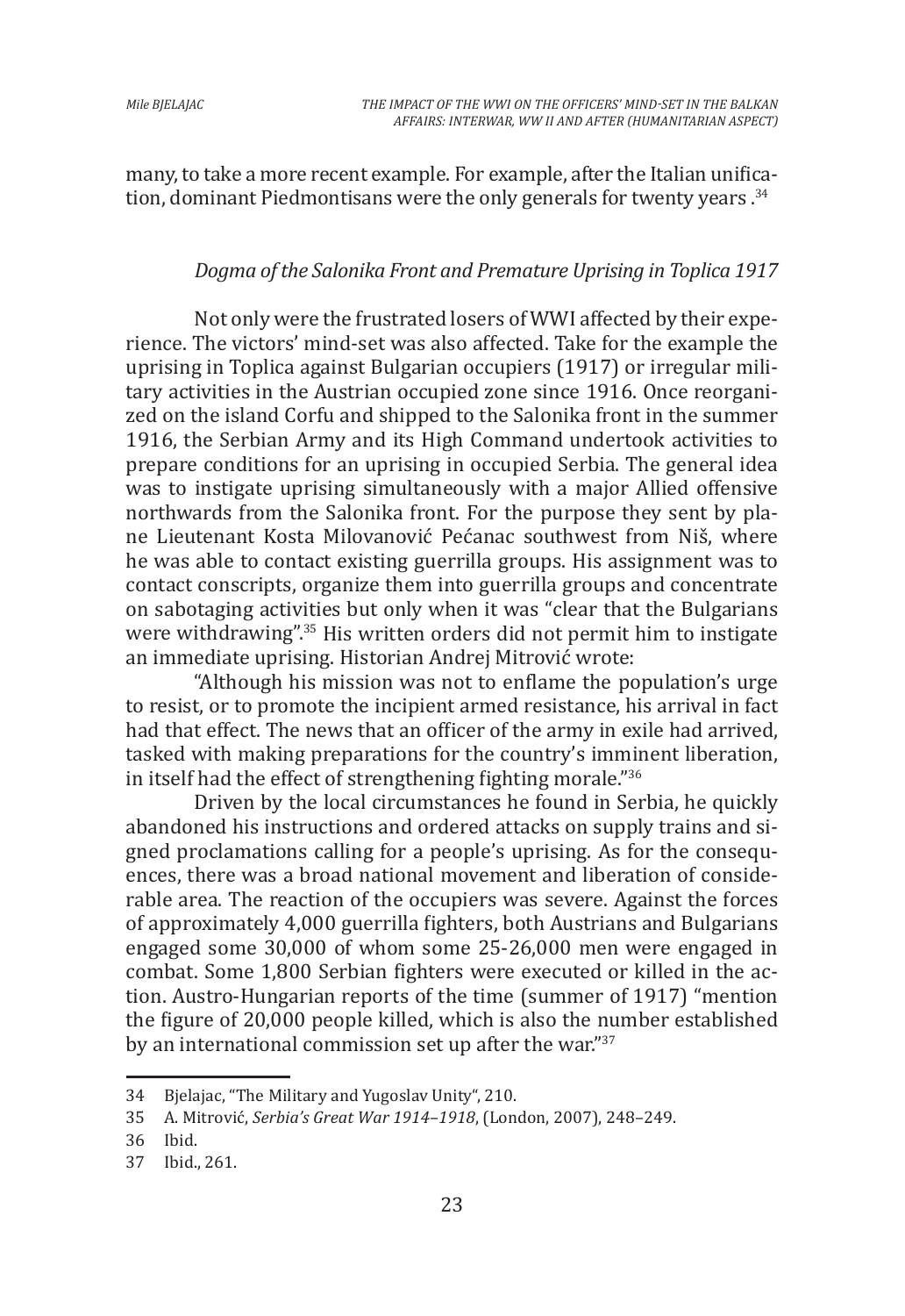In spite that, some 2,600 fighters escaped into the mountains and woods, along with Milovanović, Vojinović, Vlahović and other guerrillas leaders, the retaliations against the innocent and the suffering of the civilian population, would influence future guerrilla leaders in the Second World War in Serbia. Kosta Milovanović, then an older man and formally leader of an Old Četnik detachment in South Serbia since the April war (1941) was in favour of collaborating with the occupying forces under certain conditions and in order to protect the Serbian population against Albanian maltreatment and persecutions.

The Yugoslav High Command, as was the Serbian in WWI, was in exile in the Middle East since the April war. Their idea was to enlarged the evacuated forces by Yugoslav conscripts or voluntaries from overseas countries, but at the same time it also contemplated guerrilla warfare in the country. When the news of existing resistance in the country reached Cairo, they started preparation to send a mission to Yugoslavia. The instructions were almost similar to the ones given by the Serbian High Command when they sent Kosta Milovanović back in 1916. That is to say, everything had to be done and prepared for the decisive moment when the Allies invaded the Balkans sooner or later.

However, local circumstances once again influenced the behaviour and strategies. Milovanović, as fore mentioned, did not want to provoke the Germans and Bulgarians and give them excuse for retaliation and consequently cause further eradication of the Serbian population. General Milan Nedić, as a president of the so called "Serbian Government" in the German occupied zone would adopt a similar stance. Once a brave Serbian officer, interwar War Minister, Nedić was convinced that powerful Germany would control Europe for years to come. Accordingly, he advised no resistance in any form and adjustment of the local political system to the ruling one in New Europe. The fall of France, doubtful capabilities of the USSR, as well as no United States on horizon, badly shook his self-confidence.

Another prominent figure who established the resistance movement, Colonel Dragoljub Mihailović, also bore in mind the experience of the Toplica uprising and mass retaliation by the occupiers. Therefore, in his first orders he emphasized a need for a clandestine organisation, civil disobedience, and consequently provoking permanent upset and anxiety among the occupiers. In contrast to General Nedić, Mihailović put all his fate in Allied victory and Serbs on their sides. He and his Government in exile, who soon acknowledged him as its representative in the country, shared the same stand – no premature and costly uprising, but preparing organisation, clandestine units and command centres for the moment to come.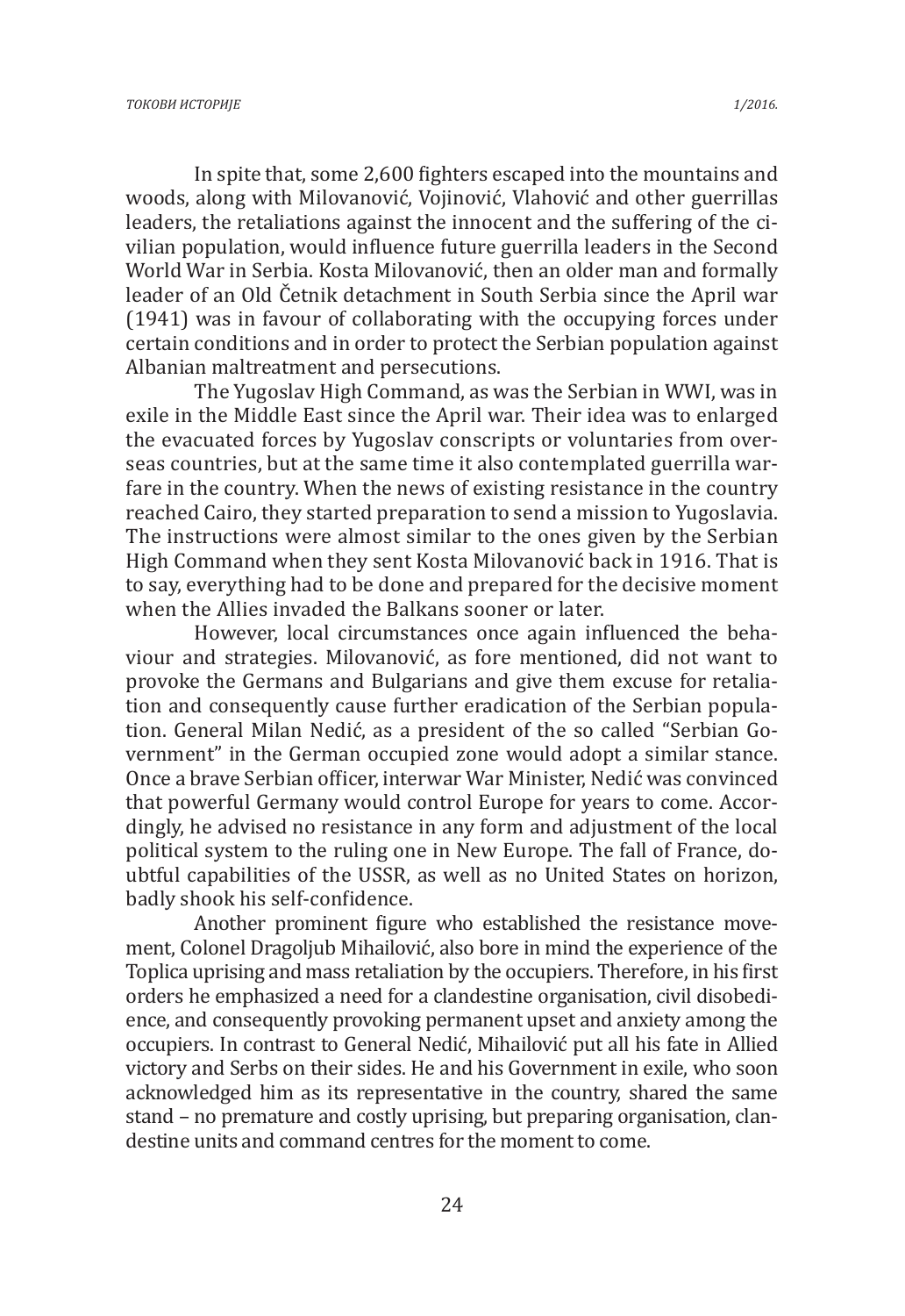Communist led resistance movement took a different stand upon request from Moscow at the end of June 1941, that is to say, active combat resistance. Needless to mention that such a stand perfectly suited the young people who were eager to fight back the Germans. However, the newly created Mihailović's detachments and their commanders were easily dragged into open combat against German troops and proxy forces. It was just like in 1916 when Kosta Milovanović had landed in South Serbia and felt the mood of the people that led him to disobey his orders.

The initial successes were soon turned into bloody reality. The German commanding General in Serbia and his subalterns imposed a retaliation rate of 1 to 100, or 1 to 50 for a wounded soldier. Both movements, already engaged in civil strife, were defeated in late 1941. The Partisan leadership moved to Bosnia, and General Mihailović escaped to Montenegro. The German lists of casualties, well below 2,000, did not justify the enormous losses of the other sides.

In the broader context, there is another legacy that the First World War left on the mind-set of top Allied generals and planners. It was the idea of the new Salonika front. As in the old times it was seen as an important and probably decisive one that would relax efforts on the West. The French General Weygand promoted this idea at the beginning. Later on General Gamelin his successor to the post of the Chief of General Staff accepted it. Finally when, the Second World War broke out in September 1939 the idea became more intense since the Western Allies lost hope in the USSR as a potential strategic partner.

At the beginning of 1938, French Prime Minister endorsed an idea coming from the General Staff regarding the establishment of a considerable base and factories for ammunition production in the Middle East in order to supply all Balkan allies more safely and steadily in the case of war. The planners in the West correctly envisaged that under present circumstances there would be no possibilities to supply the Balkan allies via the Western Mediterranean as it was in the previous war. In March 1939, the French government decided to allocate 23 million to establishing a base in Beirut.<sup>38</sup>

The British and the French went on with the plans of building military plants in the Middle East, but obviously they were delayed. In April 1940, they invited future Balkan allies to establish their own factories for their military needs.<sup>39</sup>

General Gamelin had warned his Prime Minister on 12 April and repeatedly on 16 April that French-British intervention would face gre-

<sup>38</sup> Service Historique de l'Armée de terre, SHAT, 6N 311 [D 3], SD 5.

<sup>39</sup> SHAT 5N 580 [d 9], 16 Avril 1940.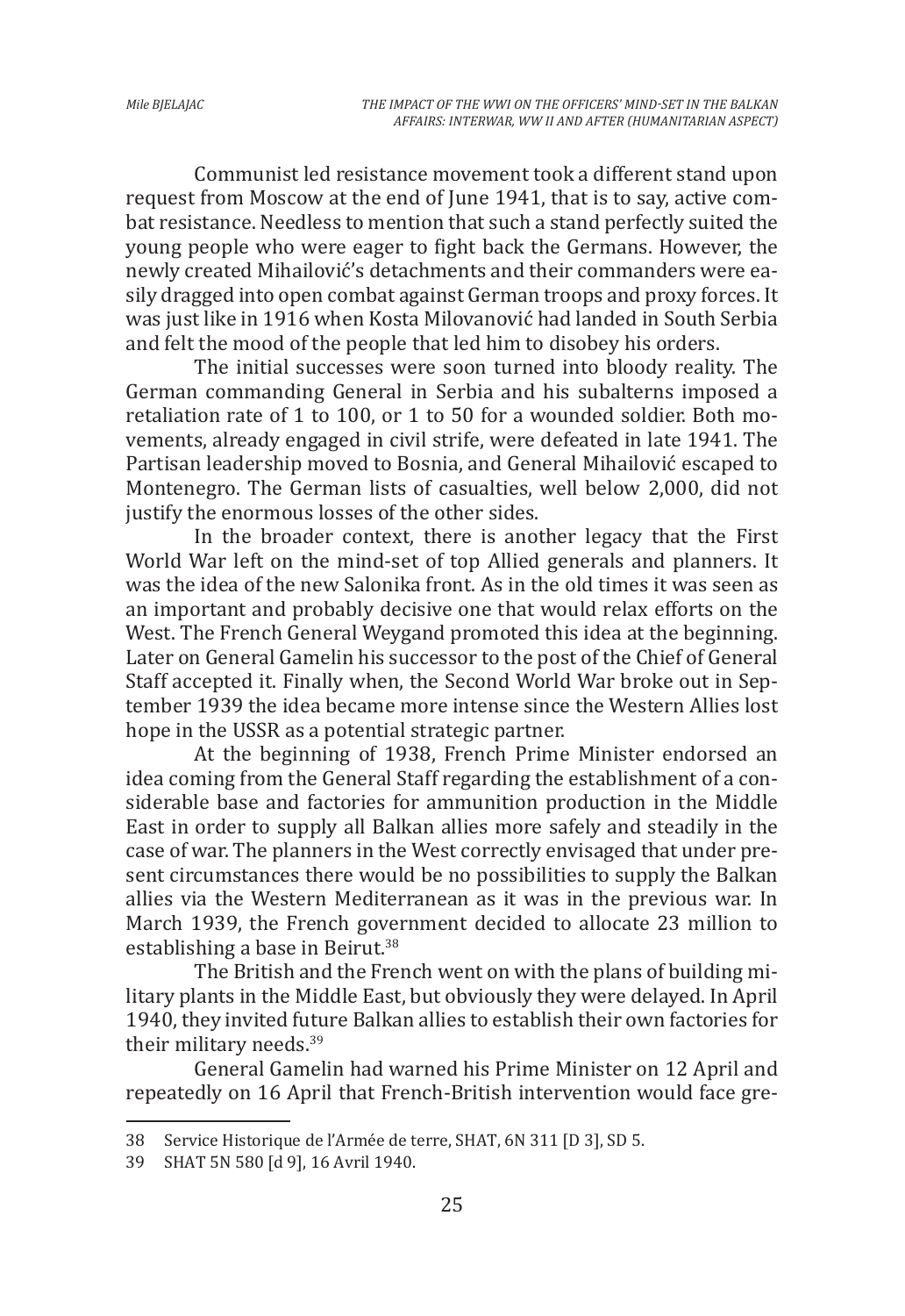at problems because of uncertainty in ammunition supply, firstly for the artillery. Again, General Gamelin insisted on proceeding with establishing plants in the safe zone like Middle East, out of air power reach. That would be the best way to supply not only expeditionary forces but the Balkan armies as well.

However, history did not repeat itself as the old warriors expected. France was soon occupied by the German armies. Romania shifted side. Yugoslavia and Greece could resist only for a while in the spring of 1941.

## **Sources and Literature**

- Service Historique de l'Armée de terre (Paris), SHAT. 5N, 6N. - Arhiv Srbije. MID-PO, F-XVI/1914.

#### *Literature*

- 1. Aralica T., V. Aralica, *Hrvatski ratnici 2: Razdoblje Kraljevine SHS/ Jugoslavije 1918–1941*. Zagreb, 2006.
- 2. Barić, Nikica. *Ustroj kopnene vojske domobranstva Nezavisne države Hrvatske 1941.–1945.* Zagreb, 2003.
- 3. Bjelajac, Mile. *Generali i admirali Kraljevine Jugoslavije 1918–1941, Studija o vojnoj eliti i biografski leksikon*. Beograd: INIS – Dobra, 2004.
- 4. Bjelajac, Mile. *Jugoslovensko iskustvo sa multietničkom armijom 1918–1991.* Beograd: UDI, 1999.
- 5. Bjelajac, M. "The Military and Yugoslav Unity". *Yugoslavism. Histories of a Failed Idea 1918/1992*, ed. Dejan Đokić, 208–221. London: Hurst and Co, 2003.
- 6. Bjelajac, Mile. *Vojska Kraljevine SHS 1918–1921*. Beograd: Narodna knjiga, 1988.
- 7. Bjelajac, Mile. *Vojska Kraljevine SHS/Jugoslavije 1922–1935*. Beograd: INIS, 1994.
- 8. Bjelajac, Mile, Gordana Krivokapić-Jović. *Prilozi iz naučne kritike. Srpska istoriografija i svet*. Beograd: INIS, 2011.
- 9. Čapo, Hrvoje. "Broj primljenih časnika bivše austrougarske vojske u vojsku Kraljevstva Srba, Hrvata I Slovenaca". *Časopis za suvremenu povijest,* No 3/2008, (Zagreb), 1087–1103.
- 10. Ćorović, Vladimir. *Crna knjiga: Patnje Srba Bosne i Hercegovine za vreme Svetskog rata 1914–1918.* Beograd, 1920 (Beograd – Novi Sad, 2015).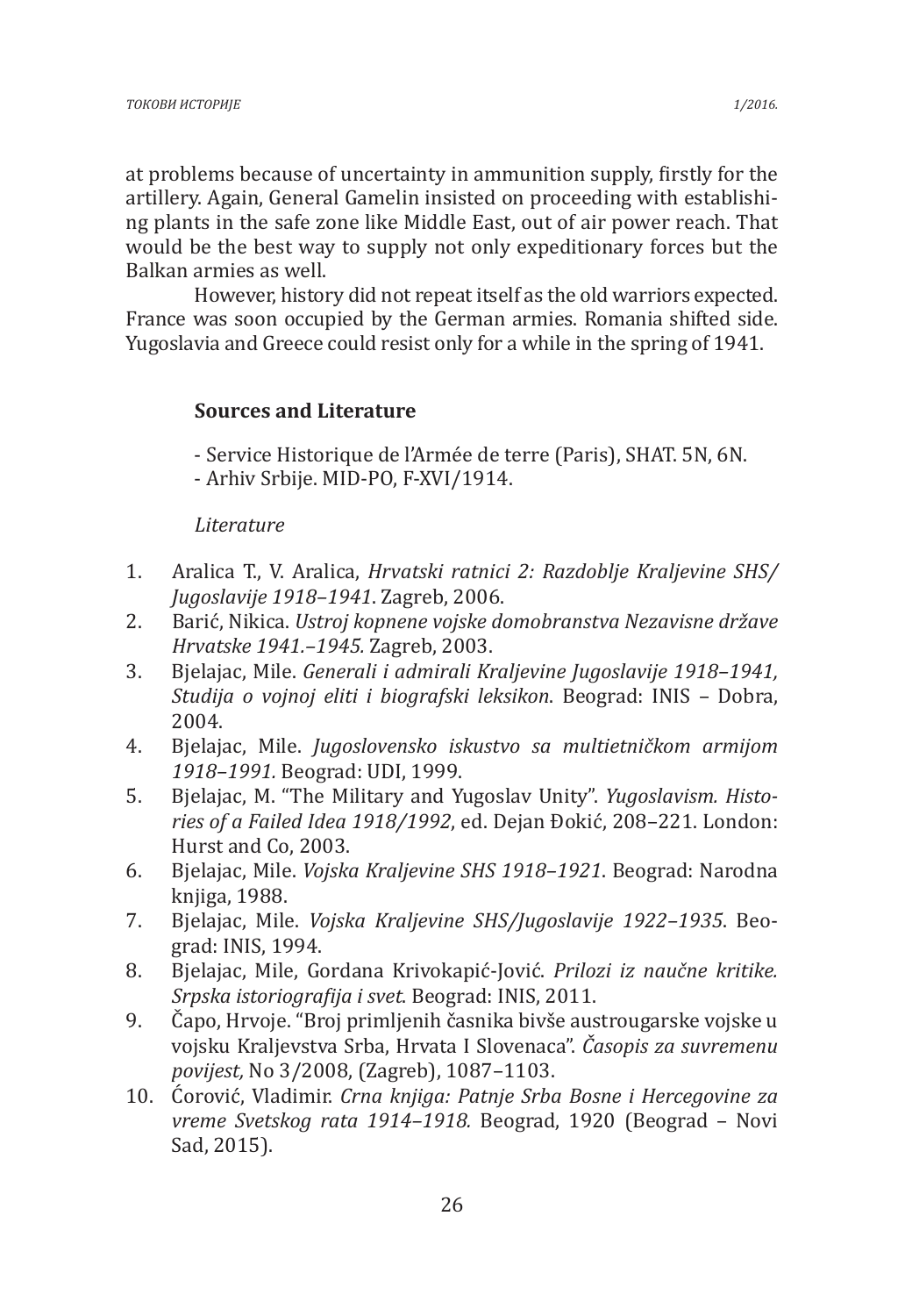- 11. Deak, Istvan. *Beyond Nationalism. A Social and Political History of the Habsburg Officer Corps 1848–1918*. New York – Oxford: Oxford University Press, 1990.
- 12. Dedijer, Vladimir. *Josip Broz Tito. Prilozi za biografiju*. Beograd: Kultura, 1953.
- 13. Ekmečić, Milorad. *Ogledi iz istorije.* Beograd, 2002.
- 14. Ekmečić, M. *Dugo kretanje između klanja i oranja*. *Istorija Srba u Novom veku (1492–1992).* Beograd, 2007.
- 15. Fricke, Gert. *Kroatien 1941–1945. Der "Unabhängige Staat" in der Sich des Deutschen Bevollmachtgten Generals in Agram Glaise v. Horstenau*. Freiburg, 1972.
- 16. Furet, François. *Le passé d`une illusion, Essai sur l`idée communiste en XXe siècle*. Paris, 1995.
- 17. Gumz, Jonathan E. *The Resurrection and Collapse of Empire in Habsburg Serbia, 1914–1918.* Cambridge University Press, 2009.
- 18. Holzer, Anton. "Schüsse in Sabac, Die Massakeran der Zivilbevölkerung 1914". *Der Grosse Krieg. Der Erste Weltkriegeim Spigel der serbischen Literatur und Presse*, Gordana Ilic Markovic (Hg.). Wien: Promedia, 2014.
- 19. Holzer, Anton. *Das Lächeln der Henker. Der unbekannte Krieg gegen die Zivibevölkerung 1914–1918.* Darmstadt: Primus-Verlag, WBG, 2014 (In Serbian: Anton Holcer, *Dželatov smešak. Nepoznati rat protiv civilnog stanovništva 1914–1918*, Novi Sad – Beograd: Prometej–RTS, 2015).
- 20. Hory, L., Broszat, M. *Der kroatischeUstascha-Staat 1941–1945.* Stuttgart, 1964.
- 21. Kazimirović, Vasa. *NDH u svetlu nemačkih dokumenata i dnevika Gleza fon Horstenaua 1941/1944.* Beograd, 1987.
- 22. Knock, Thomas J. *To End all Wars, Woodrow Wilson and the Quest for a New World Order.* New York, 1992.
- 23. Košutić, Ivan. *Hrvatsko domobranstvo u Drugom svjetskom ratu*. Zagreb, 1992.
- 24. Kramer, Alan. *Dynamic of Destruction. Culture and Mass Killing in the First World War.* Oxford University Press, 2007.
- 25. Krizman, Bogdan. *Raspad Austro-Ugarske i stvaranje jugoslovenske države*. Zagreb: Školska knjiga, 1977.
- 26. Krizman, Bogdan. *Hrvatska u Prvom svjetskom ratu, Hrvatsko-srpski politički odnosi.* Zagreb: Globus, 1989.
- 27. Lopičić, dr Đorđe. *Nemački ratni zločini 1941–1945. Presude jugoslovenskih vojnih sudova.* Beograd, 2009.
- 28. Manoschek, Walter. *"Serbienist Judenfrei", Militärische Besatzungspolitik und Judenvernichtung in Serbien 1941/42.* München: R. Olde-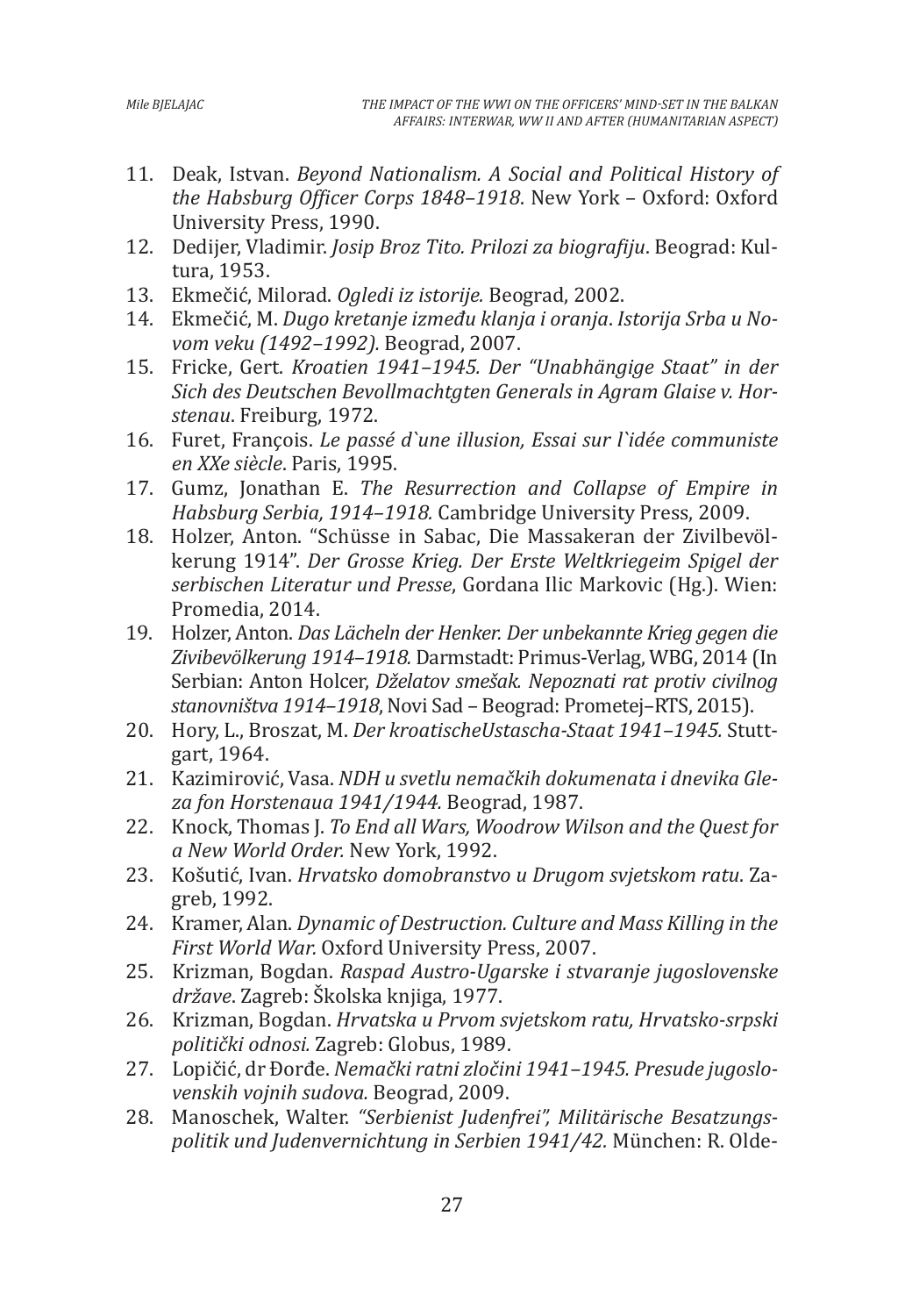nburg Verlag, 1993 (In Serbian: *Holokaust u Srbiji. Vojna okupaciona politika i uništavanje Jevreja 1941–1942*. Beograd, 2007.)

- 29. Mikić, Đorđe. *Austrougarska ratna politika u Bosni i Hercegovini 1914–1918*. Banja Luka, 2011.
- 30. Mitrovic, Andrej. *Serbia's Great War 1914–1918.* London: Hurst & Co, 2007.
- 31. Mombauer, Annika. *Helmut von Moltke and Origins of the First World War*. Cambridge University Press, 2001 (2003, 2005).
- 32. Mosse, Georg L. *Towards the Final Solution. A History of European Racism.* New York, 1978 (In German translation: *Die Geschichte des Rassismus in Europa*; In Serbian: Mos Džordž L. *Istorija rasizma u Evropi*. Beograd: Službeni glasnik, 2005).
- 33. Namier, L. B. "History and Political Culture", *The Varieties of History from Voltaire to the Present*, ed. Fritz Stern, 371–386. New York, 1973.
- 34. Newman, John Paul. "The Croatian God Mars: The Impact of the war on the male wartime generation in Croatia". PhD thesis, Southampton University, 2008.
- 35. Paris, Edmond. *Genocide in Satellite Croatia 1941–1945. A Record of Racial and Religious Persecutions and Massacres.* Chicago, 1962.
- 36. Paschal, R. G., H. Haselsteiner, A. Suppan, *Innere Front, Militärassistenz, Widerstand und Umsturz in der Donaumonarchie 1918.* Wien, 1974.
- 37. Popović, Vladimir J. *Patnje i žrtve Srba Sreza Trebinjskog*. Trebinje, 1929 (reprint: Trebinje, 1996).
- 38. Reiss, Rudolf Archibald. *Comment Les Austro-Hongrois ont fait la guerre en Serbie. Observations direct d'un neutre*. Paris, 1915.
- 39. Ristović, Milan. *Black Peter and Balkan Brigands. The Balkans and Serbia in German Satirical Journals 1903–1918.* Beograd, 2003.
- 40. Ristović, Milan. *Crni Petar i balkanski razbojnici*, *Balkan i Srbija u nemačkim satiričnim časopisima (1903–1918)*, Beograd, 2011.
- 41. Rothenburg, Gunther. *The Army of Francis Joseph, West Lafayette.* Indiana: Purdue University Press, 1998.
- 42. Shepherd, Ben. *Terror in the Balkans / German Armies and Partisan Warfare.* Cambridge, London: Harvard University Press, 2012.
- 43. Tienhoven, dr A. Van. *Avec les Serbes en Serbie et en Albanie 1914– 1916. Journal de Guerre d'un Chirurgien.* Paris, 1918 (In Serbian: *Sa Srbima u Srbiji i Albaniji 1914–1916. Ratni dnevnik jednog hirurga*. Beograd – Novi Sad: Prometej–RTS, 2015).
- 44. *Tko je tko u NDH, Hrvatska 1941.–1945.* Zagreb: Minerva*, 1997.*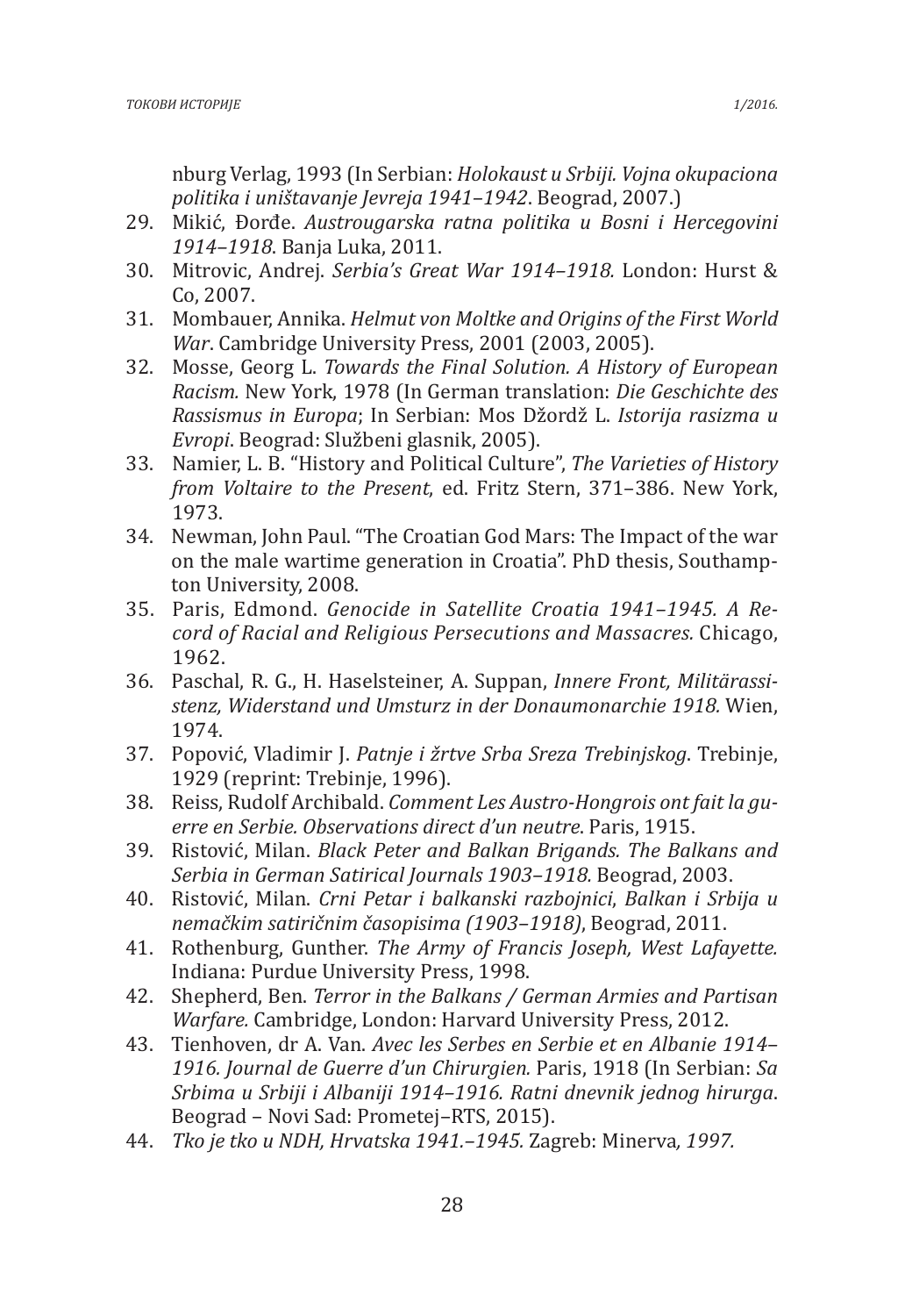- 45. Védrine, Hubert. *Les Mondes de François Mitterand*. Paris: Fayar, 1996.
- 46. *Vlada Narodnog Vijeća SHS, Odio za narodnu obranu, Vjesnik naredaba 1918–1919*. Zagreb: Hrvatski državni arhiv, 2008.
- 47. Young, Robert J. "Formation and Foreign Policy: Biography and Ego-Histoire". *French History Oxford Journals* 24 (2), (2010, April), 144–163.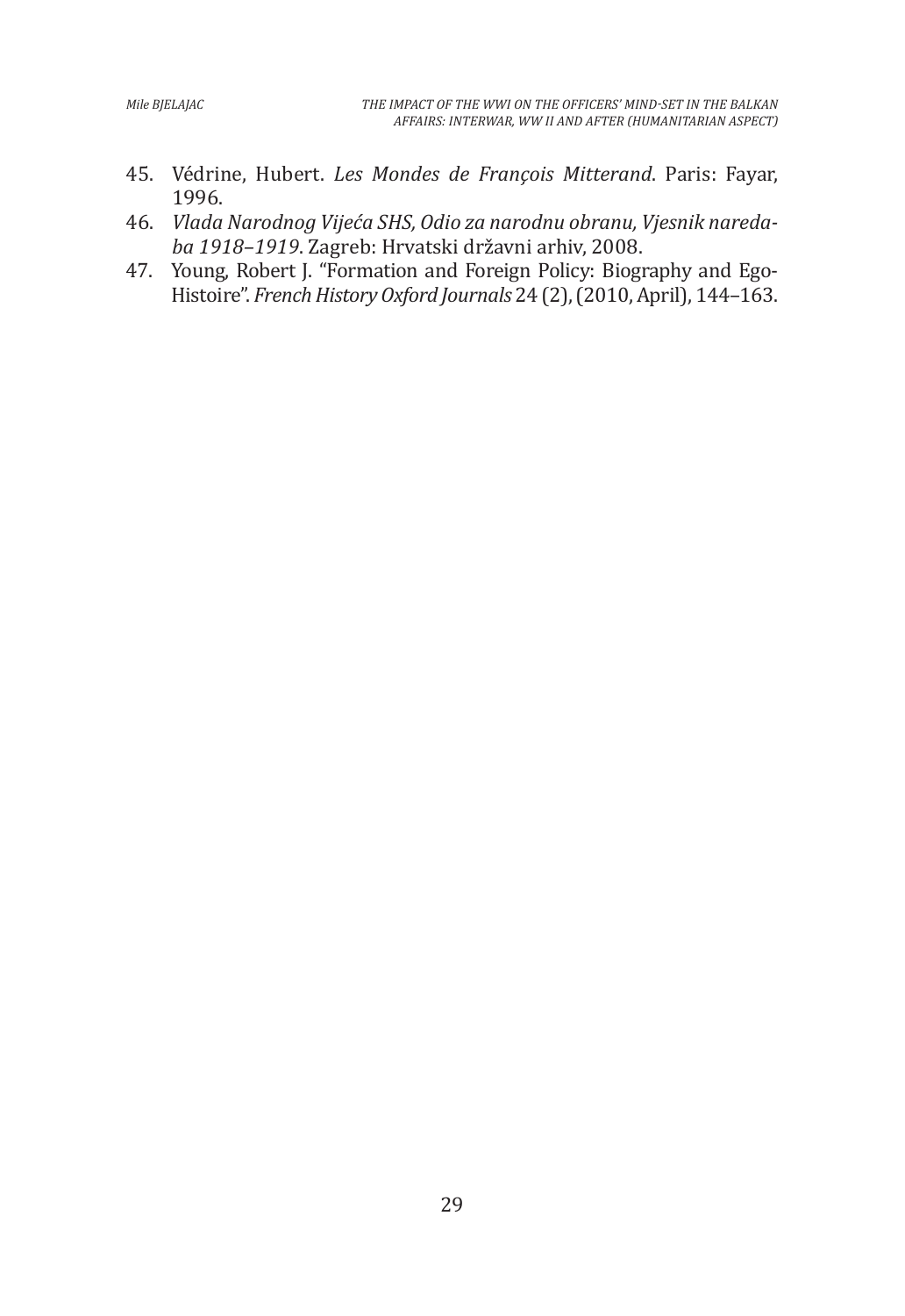Миле Бјелајац

## **Утицај Првог светског рaтa нa начин размишљања и понашање официра у балканским збивањима: између двa рaтa, у Другом светском рaту и порaтном периоду**

**Апстракт:** Аутор у овом прегледном чланку указује на вишеслојно наслеђе Првог светског рата и његове последице на ментално здравље официра у међуратном периоду а нарочито током Другог светског рата на простору Балкана. Искуства аустроугарских официра на Источном и Јужном фронту 1914–1918. без икакве сумње су утицала на млађе и ниже официре на истом простору у ратном периоду од 1941. Поред ратних искустава и фрустрација, на ставове официра је утицала и пропаганда.

**Кључне речи:** ратни злочини, Балкан, Вермахт, аустроугарски официри, НДХ, Солунски фронт, Србија, Топлички устанак, Равногорски покрет

Обележaвaње 100 годинa од избијaњa Првог светског рaтa било је приликa дa се изложе не сaмо новa знaњa о његовим узроцимa већ и многе контроверзе које су прaтиле интерпретaције. Сaм рaт, a још више последице које је он произвео искaзују се кaо вишеслојне. Тотaлни рaт, крaј стaрог и почетaк новог добa у Европи и Азији, новa улогa САД-a, економскa питaњa, епидемије зaрaзних болести, утицaј нa мушко-женске односе, губици и многa другa питaњa обрaђивaнa су нa конференцијaмa и кроз литерaтуру. Кaдa је људски фaктор у питaњу, посебно его-историјa, уочене су трaјне последице код многих учесникa Великог рaтa. Већ је у стручним рaдовимa примећено и aнaлизирaно дa је код једне генерaције којa је aктивно учествовaлa у Другом светском рaту нa Бaлкaну или Источном фронту једaн од доминaнтих фaкторa зa деловaње у новим условимa било њихово специфично искуство из претходног рaтa. Нa Бaлкaну и Источном фронту почињени су мaсовни рaтни злочини у обa светскa рaтa, посебно премa незaштићеним цивилимa и појединим социјaлним групaмa. Устaновљено је дa је у јединицaмa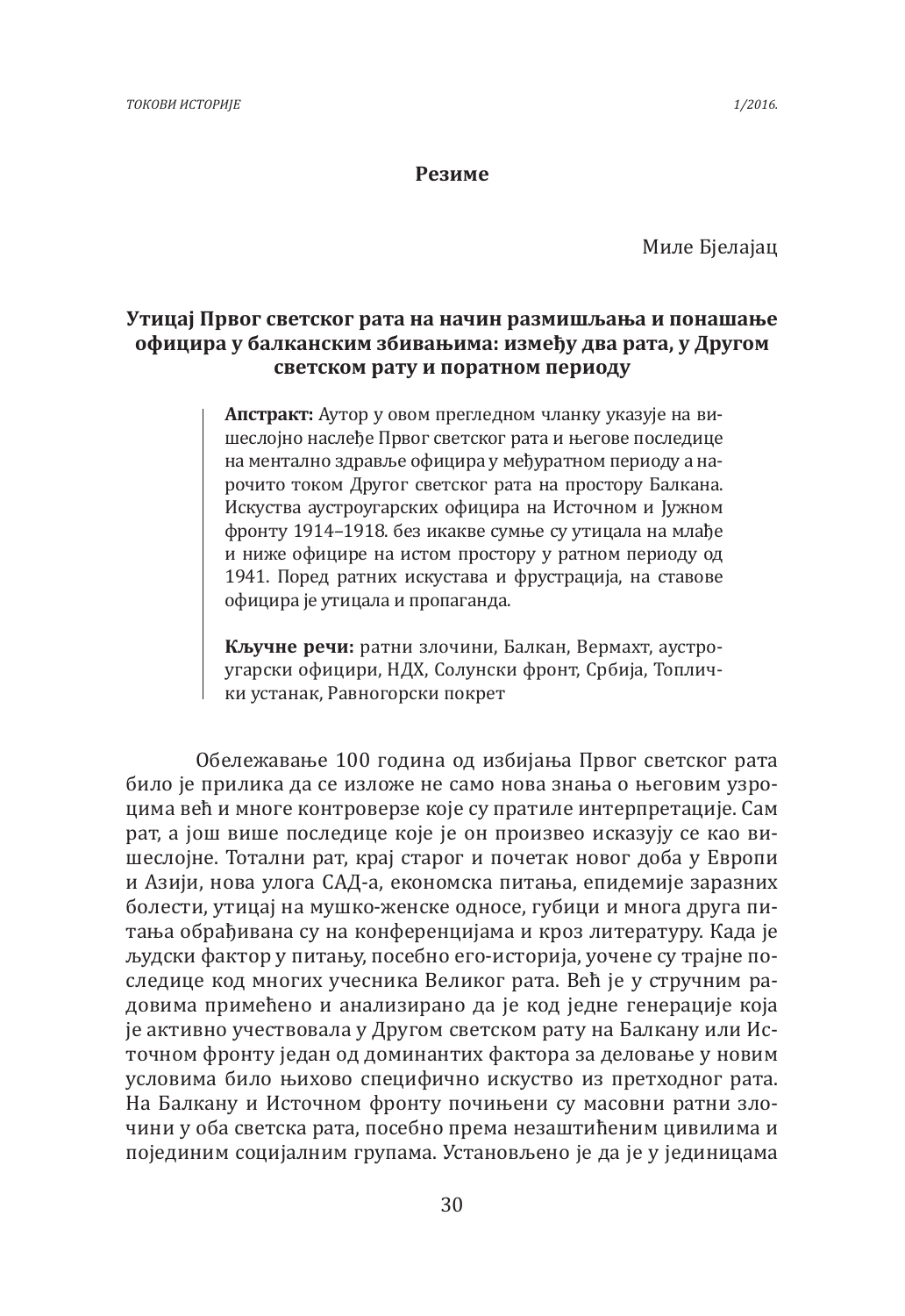Вехрмaхтa после 1938. године било око 200 генерaлa и 600 пуковникa бивших aустроугaрских официрa сa претходним искуством нa Бaлкaну и нa Источном фронту. Многи су после рaтa и суђени зa почињене злочине. Овоме требa додaти дa је и у aрмијaмa Мaђaрске, Бугaрске и Незaвисне Држaве Хрвaтске било много официрa сa сличним трaумaмa и осећaњимa. Сaмо у оружaним снaгaмa ове последње било је 80 генерaлa и пуковникa бивше монaрхије. Шовинизaм и злочини из Првог светског рaтa сaмо су нaстaвљени у новом рaту. Појединимa је после рaтa суђено пред војним и цивилним судовимa. Постaвило се неминовно питaње: штa је утицaло нa те стaвове? Покaзaло се дa су aнимозитети и aустроугaрскa пропaгaндa против Србије и Србa нa ширем простору били сa дубљим коренимa. У појединим периодимa тa пропaгaндa се поклaпaлa сa тaјним припремaмa зa прекрaјaње Србије. Порaз и слом Монaрхије у том сукобу додaли су једну горчину и код неких жељу зa осветом. У литерaтури је устaновљенa и улогa глaвнокомaндујућих генерaлa и јединицa војске у Србији у истребљивaњу Јеврејa.

Рaзмaтрaно је питaње дa ли је зaпостaвљеност некaдaшњих официрa из Монaрхије у нaследним земљaмa (Југослaвији, Румунији, Чехословaчкој) допринелa ревaншистичком понaшaњу нa Бaлкaну? Компaрaтивном aнaлизом је покaзaно дa су у Југослaвији слично пролaзили и победнички српски (црногорски) официри и они из порaжене aрмије међу којимa је поред Хрвaтa било Србa и Словенaцa. Пa и међу генерaлимa билa су 64 бившa официрa Аустро-угaрске монaрхије. Југослaвијa је много више него неке друге нaследне земље отворилa могућност промоције зa ту кaтегорију официрa. После уједињењa Итaлије, у првих 20 годинa сaмо су Пијемонтези били нa генерaлским положaјимa. Биће ипaк дa су неке друге околности, првенствено политичкa и верскa пропaгaндa утицaле нa ствaрaње незaдовољствa.

Нa погледе и рaзумевaње бaлкaнских приликa Први светски рaт је остaвио последице и код победничке стрaне. Нa првом месту то је геополитичко рaзумевaње вaжности Бaлкaнa у будућем рaту, a посебно солунске луке зa снaбдевaње не сaмо Југослaвије, Румуније него и Чехословaчке и Пољске. Идејa о ствaрaњу нових експедиционих снaгa нa Бaлкaну те фaбрикa и бaзa у Сирији директнa је последицa рaтних искустaвa из 1916–1918. нa зaпaдне плaнере. Нa другом месту, српскa искуствa гериле под окупaцијом и Топличког устaнкa, посебно репресaлијa после његовог угушењa, имaлa су последице нa формирaње доктрине Рaвногорског покретa пуковникa, кaсније генерaлa Дрaгуљубa Михaиловићa.